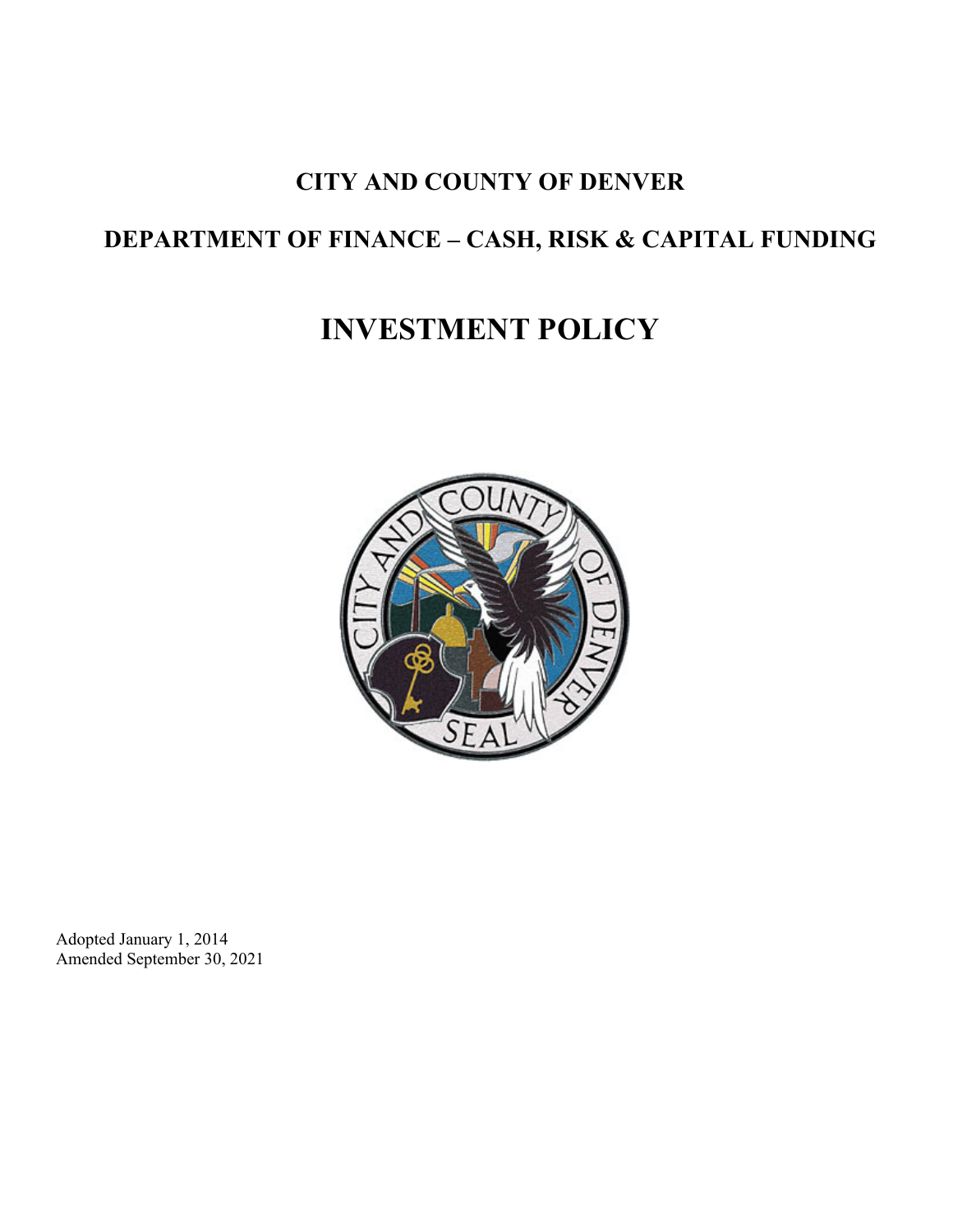

# **TABLE OF CONTENTS**

| Α.           |  |
|--------------|--|
| В.           |  |
| C.           |  |
| D.           |  |
| Ε.           |  |
| F.           |  |
| G.           |  |
| Η.           |  |
| $\mathsf{L}$ |  |
| J.           |  |
| К.           |  |
| L.           |  |
| M.           |  |
| N.           |  |
| O.           |  |
| P.           |  |
| Q.           |  |
| R.           |  |
| S.           |  |
| T.           |  |
| U.           |  |

| U.S. FEDERAL AGENCY OR U.S. GOVERNMENT-SPONSORED ENTERPRISE OBLIGATIONS  9 |  |
|----------------------------------------------------------------------------|--|
|                                                                            |  |
|                                                                            |  |
|                                                                            |  |
|                                                                            |  |
|                                                                            |  |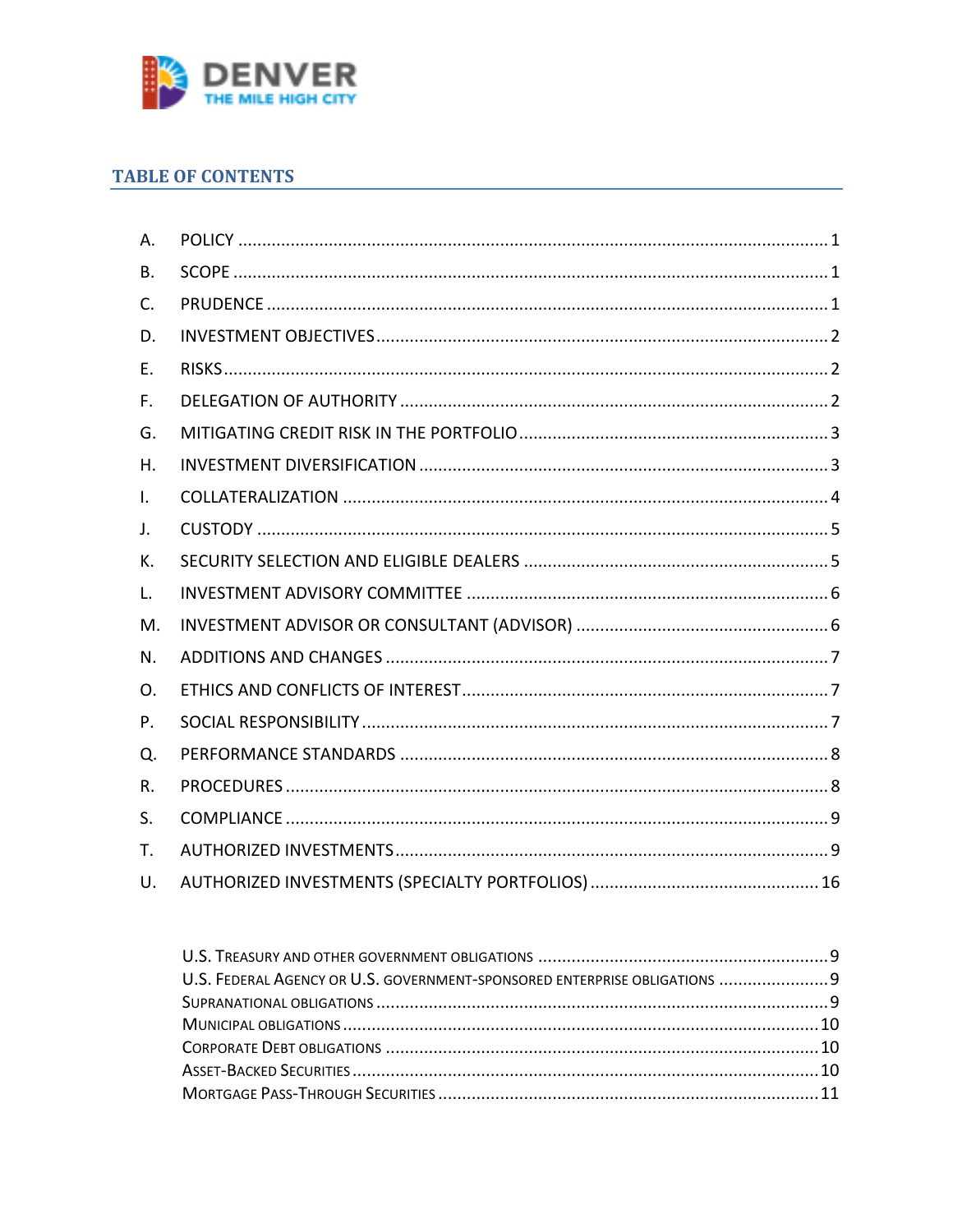| CERTIFICATES OF DEPOSIT ISSUED BY STATE OR FEDERALLY CHARTERED BANKS  13          |  |
|-----------------------------------------------------------------------------------|--|
|                                                                                   |  |
|                                                                                   |  |
|                                                                                   |  |
|                                                                                   |  |
|                                                                                   |  |
|                                                                                   |  |
| REVERSE REPURCHASE AGREEMENTS, COVERED BONDS, AND SOVEREIGN DEBT 16               |  |
| EXHIBIT A-1 SECTION 2.5.3(c) OF THE CHARTER OF THE CITY AND COUNTY OF DENVER  A-1 |  |
|                                                                                   |  |
|                                                                                   |  |
|                                                                                   |  |
|                                                                                   |  |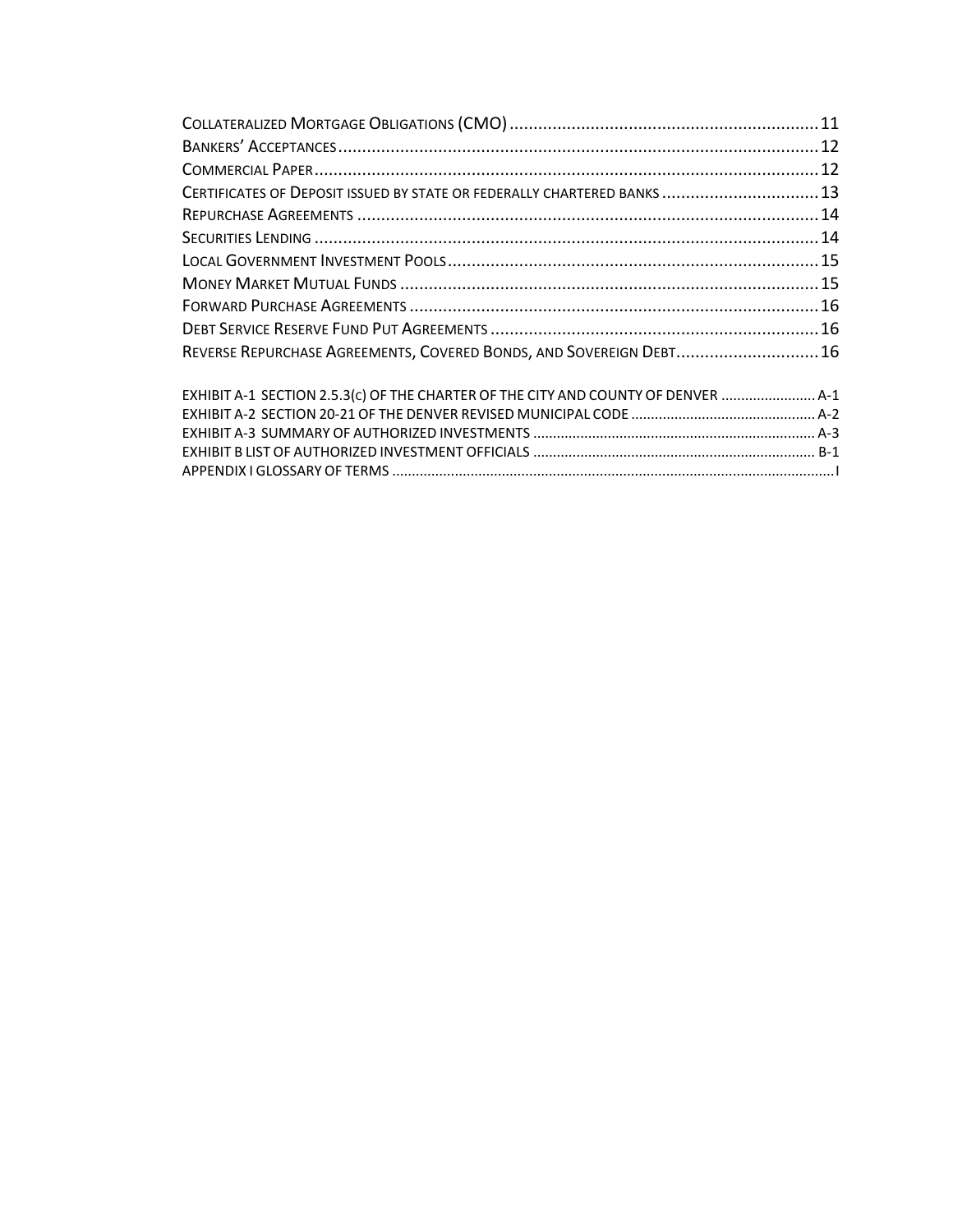

# <span id="page-3-0"></span>**A. POLICY**

It is the policy of the City & County of Denver to invest its funds with the goal of obtaining the highest investment return consistent with the preservation of principal and provision of the liquidity necessary for daily cash flow demands. All such investment activity shall conform to Section  $2.5.3(c)$  of the Charter of the City and County of Denver, and Section 20-21 of the Denver Revised Municipal Code, attached as the A exhibits. It is also the policy of the City and County of Denver to ensure that proceeds of tax-exempt bond issues are invested in accordance with Internal Revenue Service (IRS) requirements, including federal arbitrage rebate requirements as specified in the Internal Revenue Code.

# <span id="page-3-1"></span>**B. SCOPE**

This Investment Policy applies to all investment activity of the City and County of Denver under the control of the Manager of Finance, including investments of certain monies held in the following fund types:

> General Fund, Special Revenue Funds, Debt Service Funds, Capital Projects Funds, Enterprise Funds, and Trust and Agency Funds

as presented and accounted for in the City and County of Denver's Comprehensive Annual Financial Report (CAFR). Other monies that may from time to time be delegated to the Manager of Finance for investment shall also be administered in accordance with this Investment Policy. Investment activities of the Denver Water Board and the Denver Employee's Retirement Plan exist separately and are not governed by this Policy.

#### <span id="page-3-2"></span>**C. PRUDENCE**

Investments shall be made with judgment and care, under prevailing circumstances, which a person of prudence, discretion and intelligence exercises in the management of their own affairs, not for speculation, but for investment, considering the safety of principal as well as the income to be derived.

The standard of prudence to be used by City and County of Denver investment officials shall be the "prudent investor" standard and shall be applied in the context of managing an overall portfolio. Investment officials acting in accordance with this Investment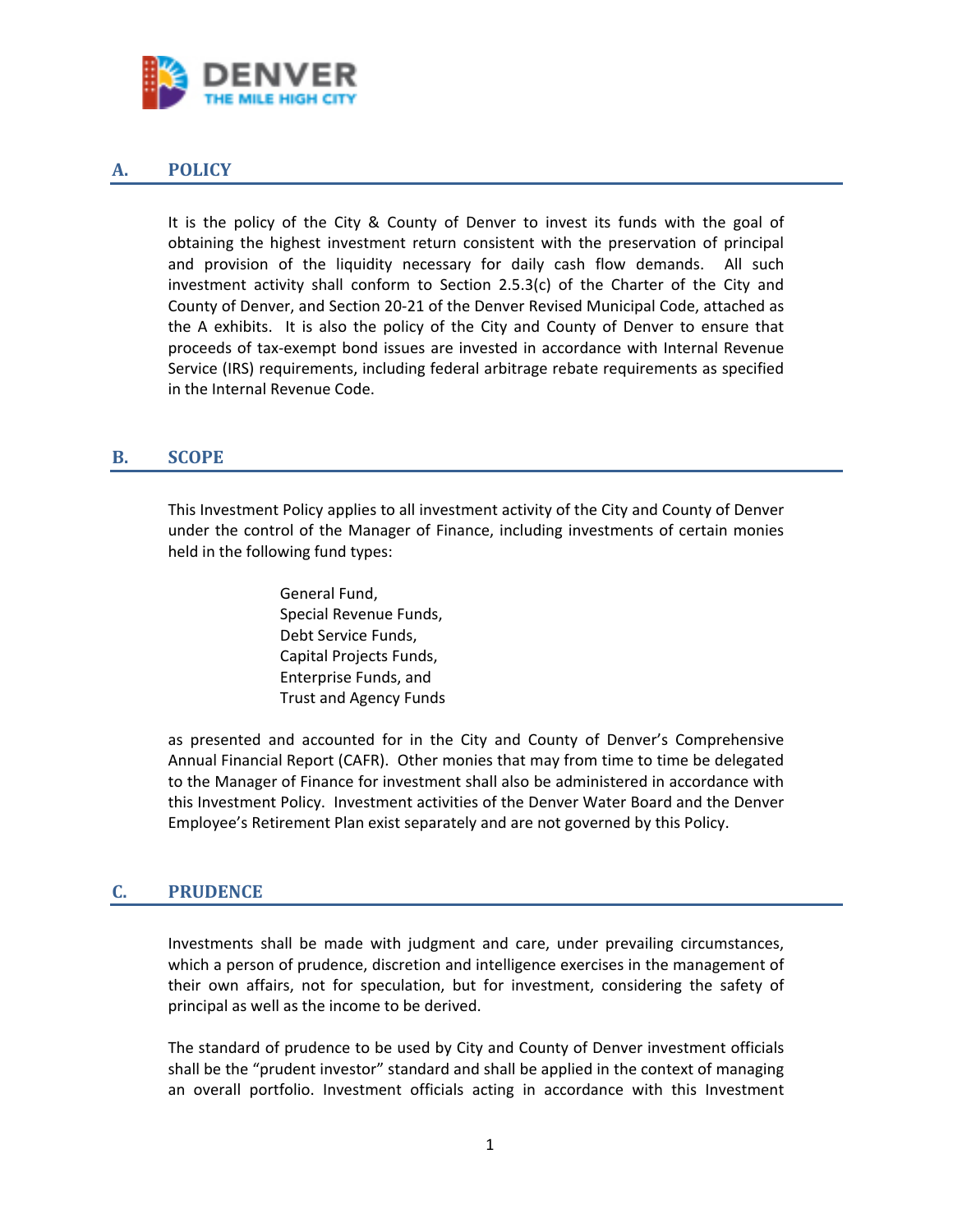Policy, its companion Investment Guidelines and Procedures, and exercising due diligence shall be relieved of personal responsibility for an individual security's credit risk or market price changes.

#### <span id="page-4-0"></span>**D. INVESTMENT OBJECTIVES**

The City and County of Denver funds shall be invested in a manner designed to accomplish the following objectives, which are listed in order of priority:

- 1. SAFETY -- Safety of principal is the foremost objective of this Investment Policy. Investments shall be undertaken in a manner that seeks to ensure the preservation of principal.
- 2. LIQUIDITY -- Investments will remain sufficiently liquid to enable the City to meet all needs for cash which might reasonably be anticipated. Adequate, but not excessive, liquidity shall be the objective.
- 3. YIELD -- Investments shall be managed with the objective of attaining the highest total rate of return consistent with the safety of principal and liquidity objectives.

These investment objectives will be applied independently to each investment portfolio of the City and County of Denver.

#### <span id="page-4-1"></span>**E. RISKS**

Investments shall be managed in accordance with Modern Portfolio Theory management principles to compensate for actual or anticipated changes in market interest rates.

To the extent possible, investment maturity will be matched with anticipated cash flow requirements of each investment portfolio. Additionally, to the extent possible, investments will be diversified by security type and institution. This diversification is required in order that potential losses on individual securities do not exceed the income generated from the remainder of the portfolio. Deviations from expectations shall be reported in a timely fashion and appropriate action taken to control adverse developments.

# <span id="page-4-2"></span>**F. DELEGATION OF AUTHORITY**

Authority to manage the City and County of Denver's investments is derived from Section 2.5.3(c) of the Charter of the City and County of Denver, attached as Exhibit A-1,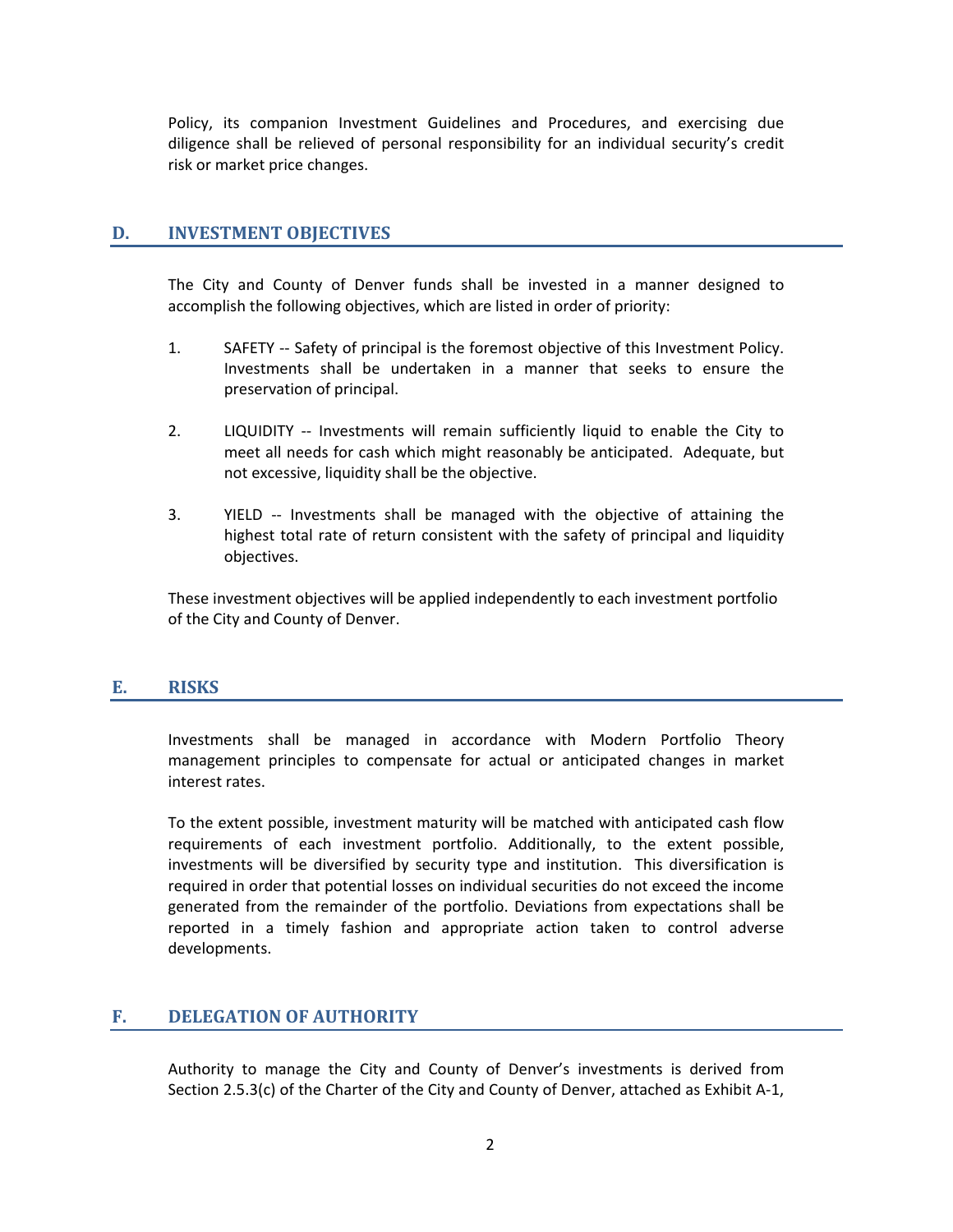and from Section 20-21 of the Denver Revised Municipal Code, attached as Exhibit A-2. Management responsibility for the investment program resides with the Manager of Finance, who shall establish written procedures for the operation of the investment program consistent with this Investment Policy. Such procedures shall include explicit delegation of authority to employees, see Exhibit B, responsible for investment transactions and shall establish a system of controls to regulate the activities of employees who are involved in the execution of investment transactions. No person may engage in an investment transaction except as provided under the terms of this Policy and the procedures established by the Manager of Finance.

#### <span id="page-5-0"></span>**G. MITIGATING CREDIT RISK IN THE PORTFOLIO**

Credit risk is the risk that a security or a portfolio will lose some or all of its value due to a real or perceived change in the ability of the issuer to repay its debt. The City and County of Denver will mitigate credit risk by adopting the following strategies:

- 1. No more than 5% of the total portfolio may be invested in securities of any single issuer, other than the US Government, its agencies and enterprises, supranationals, local agency government investment pools, money market funds and repurchase agreements;
- 2. The City and County of Denver may elect to sell a security prior to its maturity and record a capital gain or loss in order to improve the credit quality, liquidity or yield of the portfolio in response to market conditions or risk preferences;
- 3. If securities owned by the City and County of Denver are downgraded by a NRSRO to a level below the credit rating required by this Investment Policy, it will be the policy to review the credit situation and make a determination as to whether to sell or retain such securities in the portfolio. The decision will be based on its current maturity, the economic outlook for the issuer, and other relevant factors. The Manager of Finance will be notified of any such downgrades and the decision made by the City's Investment Team.

#### <span id="page-5-1"></span>**H. INVESTMENT DIVERSIFICATION**

The City and County of Denver's investment portfolios will be adequately diversified to avoid incurring unreasonable risks inherent in overinvesting in specific instruments, individual financial institutions or maturities. The asset allocation in the portfolios will be managed to be flexible depending upon the outlook for the economy, the securities markets and the City and County of Denver's anticipated cash flow needs.

The City and County of Denver manages two active portfolios with a liquidity component and underlying strategies in each, plus two specialty portfolios. The active portfolios include;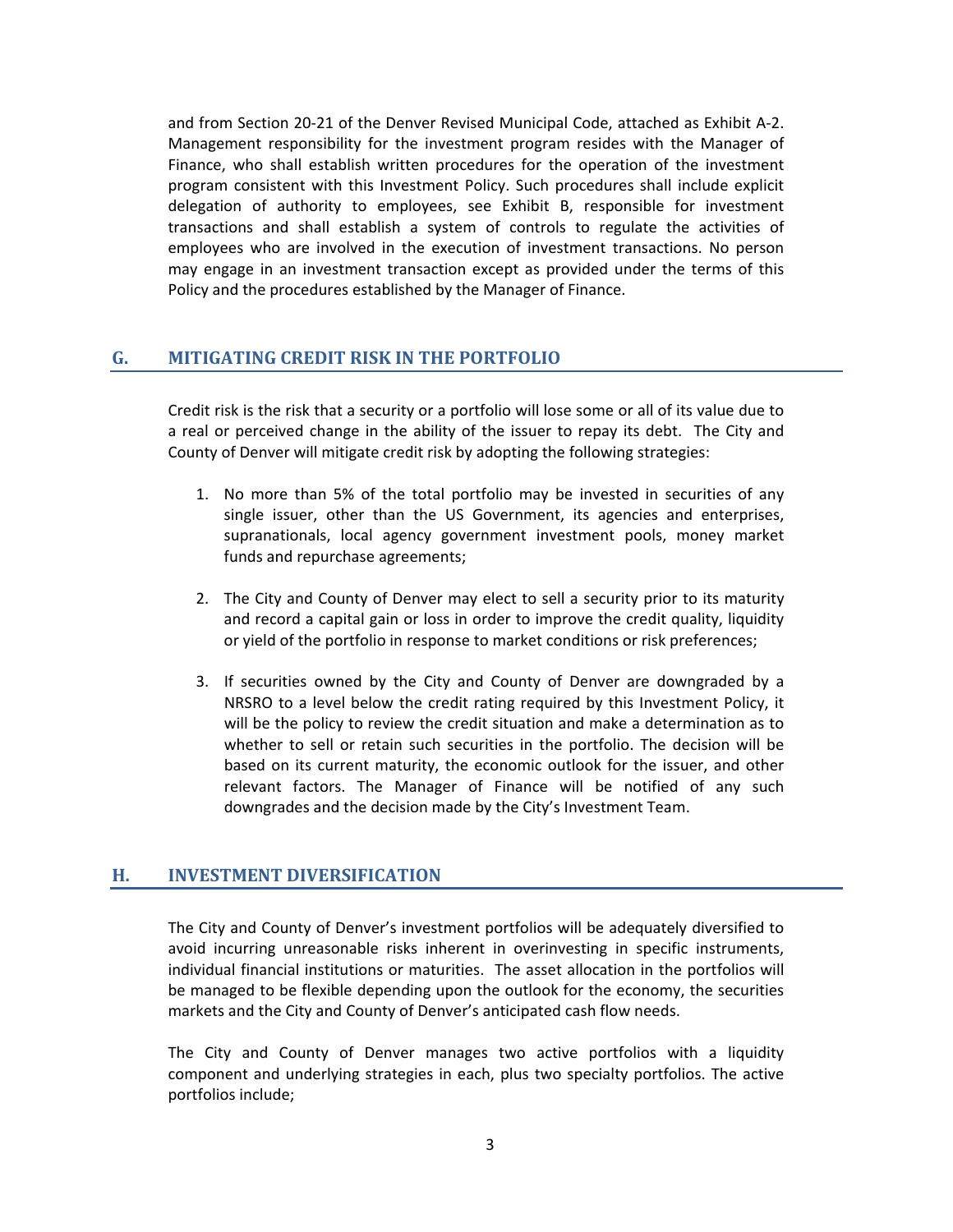- 1. **Liquidity Component** comprised of assets held in the following two portfolios that have a maturity of one day to one year to provide operational funding needs.
- 2. **Consolidated Portfolio** pooled securities managed for the General, Special Revenue, Debt Service, Capital Projects, Enterprise, Trust, and Agency Funds. Underlying strategies include a liquidity component referenced in H.1., a 1-5 year component comprised of assets that have final maturities or average lives of no more than 5 years and 90 days, and a 1-10 year component comprised of assets that have final maturities of no more than 10 years unless otherwise specified in this policy.
- 3. **Airport Reserve Portfolio** Assets segregated to comply with requirements contained in the Denver International Airport (DIA) Master Bond Ordinance. Underlying strategies include a liquidity component referenced in H.1. and a 1-10 year component comprised of assets that have final maturities of no more than 10 years unless otherwise specified in this policy.

Portfolio and strategy benchmarks are comprised of blended Intercontinental Exchange Bank of America Merrill Lynch Indices constructed with duration and asset allocation constraints.

# <span id="page-6-0"></span>**I. COLLATERALIZATION**

Collateralization will be required on three types of investments: uninsured certificates of deposit, repurchase agreements and security lending agreements.

1. Uninsured Certificates of Deposit

Uninsured certificates of deposit (CD) with Denver banks shall be collateralized in accordance with the State's Public Deposit Protection Act (PDPA). The PDPA requires at least 102% collateralization of funds based upon the highest daily amount of public funds on deposit in the prior month. Compliance with the Act is monitored by the State Division of Banking. Additionally, CD's are insured by their respective Federal regulatory agencies up to statuary limits. Under no circumstances shall the City invest in certificates of deposit with local institutions which are not Eligible Public Depositories as defined under Colorado law (and therefore are not required to collateralize public deposits in accordance with PDPA).

2. Repurchase Agreements and Security Lending Agreements

At inception, repurchase agreements and security lending agreements shall be collateralized at no less than 102% of the principal amount of the investment plus accrued interest by obligations of the United States Government, United States Government agencies and United States Government sponsored corporations. All such collateral shall have a maximum maturity of thirty years. Collateral will be marked to market at any time in accordance with the agreement, but no less frequently than weekly. Additional collateral will be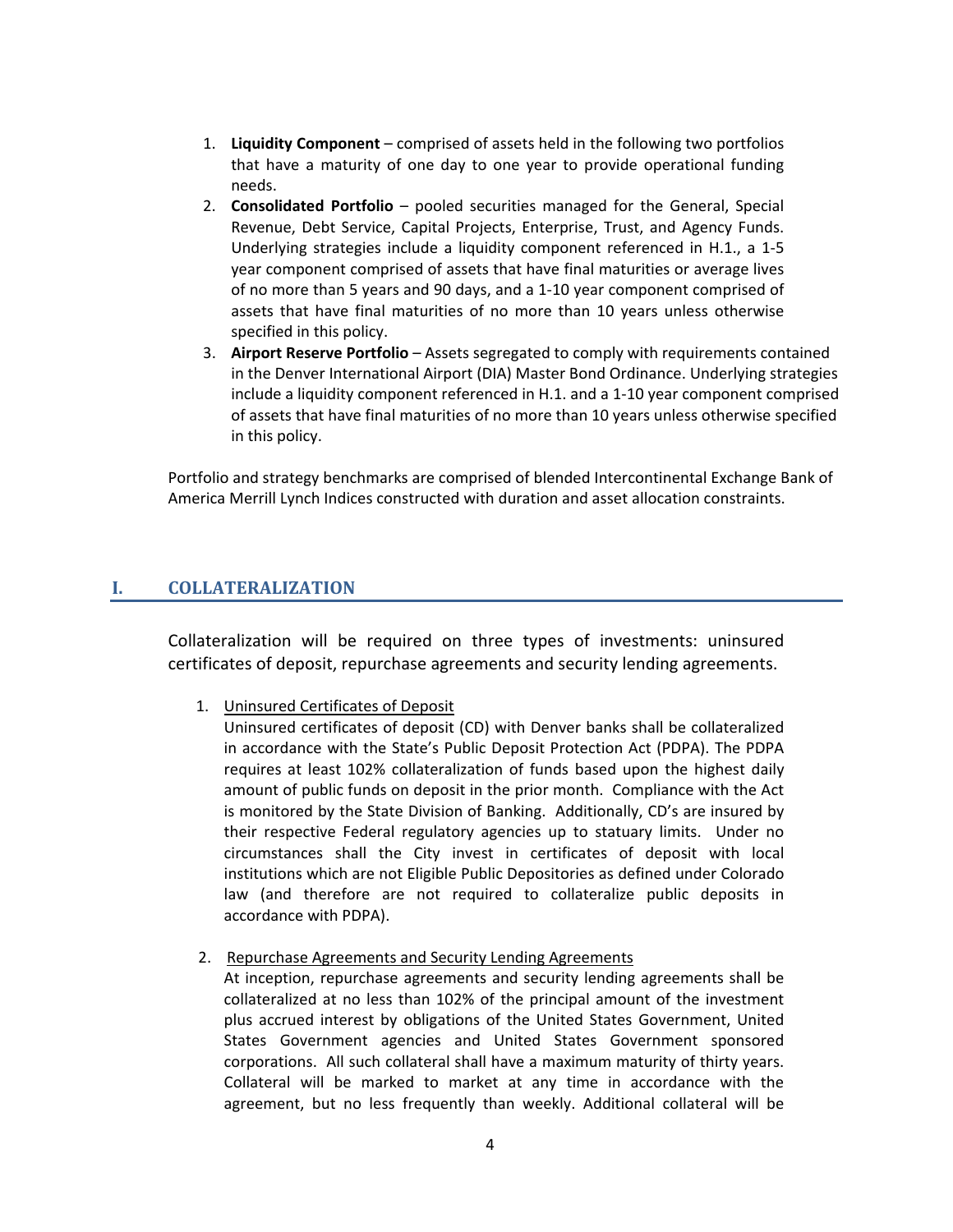required upon market valuations below 101%, as measured by the cumulative market value of all collateral held against all money invested under Repurchase and Security Lending agreements on a dealer by dealer basis.

#### <span id="page-7-0"></span>**J. CUSTODY**

- 1. All securities, with the exception of Money Market Mutual Funds, Local Government Investment Pools, & Certificates of Deposit, are to be held at the contracted custodial bank selected by the Manager of Finance in the name of the City and County of Denver.
- 2. All securities are to be settled (purchased/redeemed) on a delivery versus payment (DVP) basis.

# <span id="page-7-1"></span>**K. SECURITY SELECTION AND ELIGIBLE DEALERS**

Investments acquired by city investment staff will be selected competitively by any method determined to be in the best interests of the City. These may include processes using available electronic screening or trading resources and may also include analytical evaluations which effectively results in a competitive selection, taking into account current market conditions and the specific products being acquired. Price of execution will be the primary determinant of selection. However, given equal prices, preference will be given to the dealer who added value to the City through the initiation of a trade idea, if applicable**,** or to any eligible firms who has provided high quality service and aggressive rates on day-to-day investments of the City over the long term. Trades with approved broker-dealers will be restricted to each brokerage firm's net capital for non-U.S. government securities.

Eligible dealers for the City's fixed income transactions shall include primary dealers and other qualified dealers based on a competitive selection and review process. Minimum criteria for consideration shall include a minimum net capital in excess of \$100 million for primary dealers, other qualified dealers must have no less than \$5 million net capital, and both primary and other qualified dealers must have an institutional sales office that has been in place for a minimum of 5 years with adequate staffing to provide backup sales coverage. Firms with a local Denver sales office may receive preference. The City expects to maintain an approved broker-dealer list that includes 3-5 nonprimary brokers that encourages individuals with diverse backgrounds in accordance with Executive Order No. 101. Contracted investment managers may qualify brokers using the investment manager's internal selection process that meets the objectives of this section.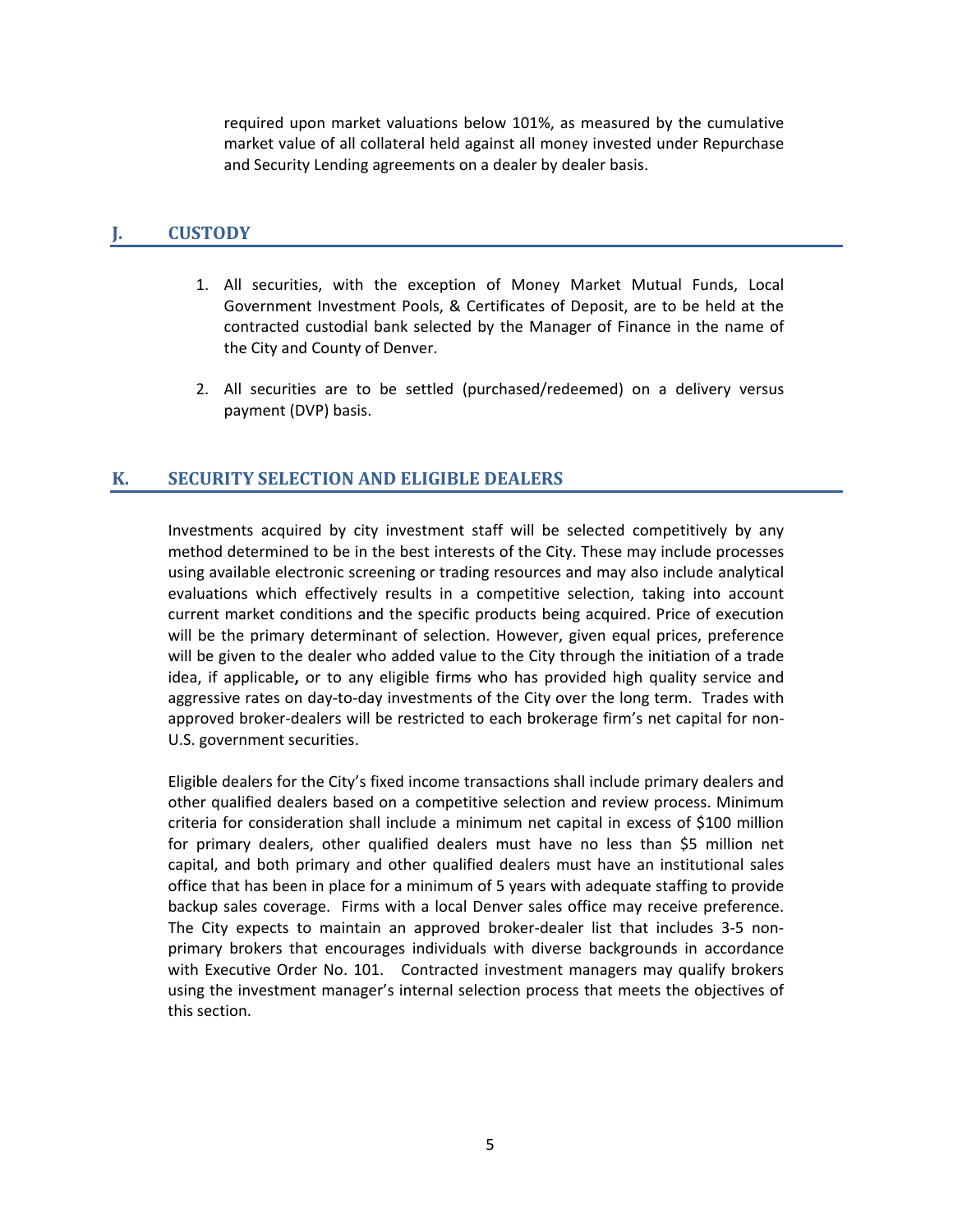#### <span id="page-8-0"></span>**L. INVESTMENT ADVISORY COMMITTEE**

Pursuant to Section 20-21 D. of the Revised Municipal Code of the City and County of Denver, the Manager of Finance shall appoint an Investment Advisory Committee to advise the Manager regarding departmental investment activities. Members of the Committee must certify that they have no conflict of interest with the City's investment activities, including but not limited to having an interest in: the sales of securities to the City; the structuring and/or acquisition of securities for an escrow for the refunding of outstanding City obligations; or a service which provides ratings related to investments. Members shall serve without compensation for two-year terms, subject to reappointment by the Manager of Finance without limitation. The duties and responsibilities of the Investment Advisory Committee include but are not limited to:

- 1. Review the City's Investment Policy, proposed Policy changes and portfolio performance standards; and
- 2. Provide an independent third-party review of investment results against policy objectives and market conditions; and
- 3. Provide recommendations during turbulent or unusual market events; and
- 4. Provide other assistance to the Manager upon request.

#### <span id="page-8-1"></span>**M. INVESTMENT ADVISOR OR CONSULTANT (ADVISOR)**

The Manager of Finance may appoint an independent Advisor to advise the City and County of Denver on investment activities. The Advisor shall serve at the Manager of Finance's discretion. It is expected that any Advisor is to be selected through a competitive process, unless the Manager determines that the circumstances of such an appointment warrant an alternative method. If such an appointment is made absent a competitive process, it is further expected that such appointment will be for a clear and compelling rationale, e.g. a narrowly defined scope of work on a limited scope engagement and/or a limited duration of not greater than 12 months. The duties and responsibilities of the Advisor may include:

- 1. Providing advice and analysis on the City and County of Denver's Investment Policy, portfolio management techniques, portfolio structures or new investment securities and products;
- 2. Management of portfolio assets as assigned by the Manager of Finance;
- 3. Assistance in developing or improving and implementing cash flow modeling;
- 4. Providing advice on investment benchmarking and performance reporting;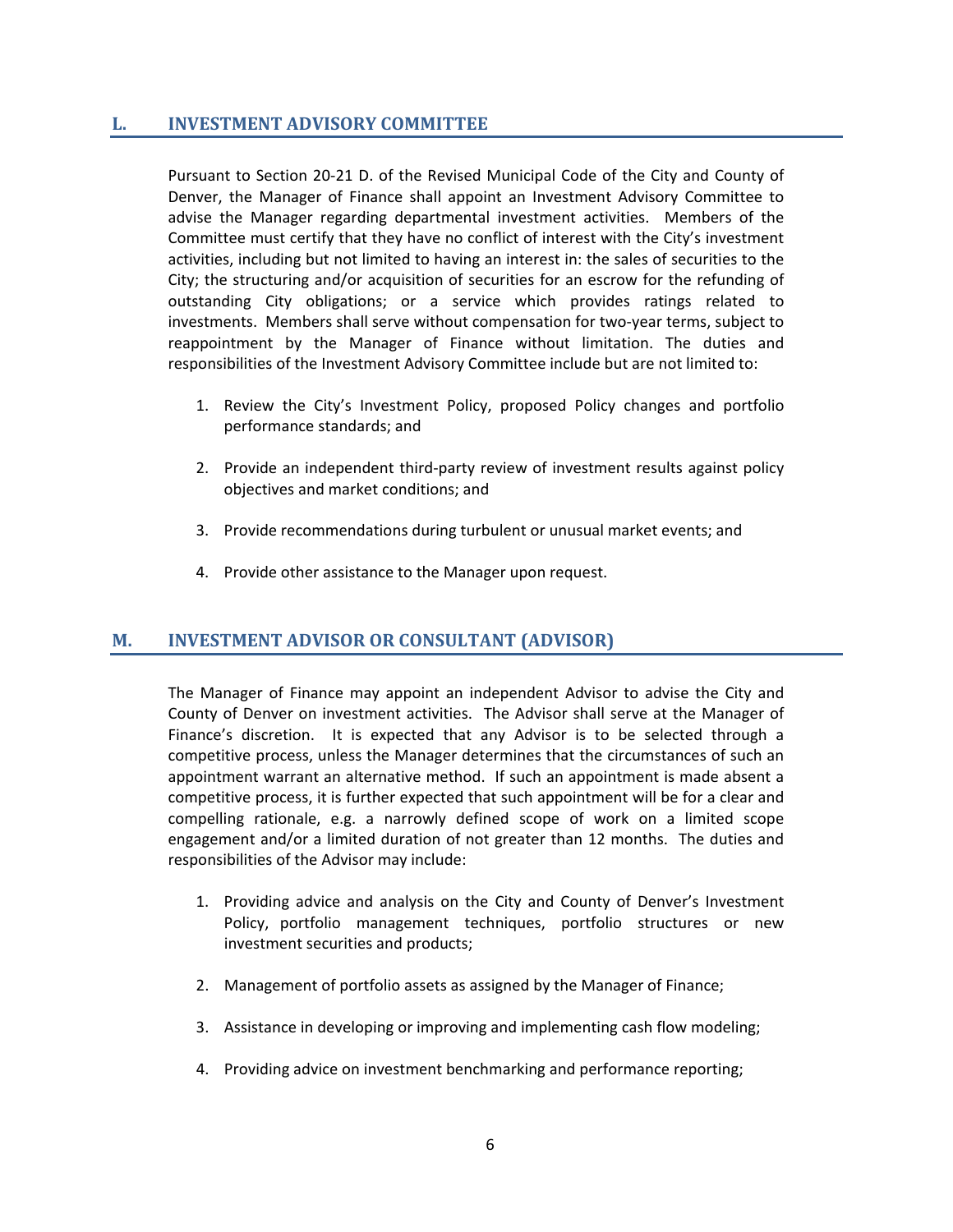- 5. Evaluation of the capabilities and usage of software utilized in management of and accounting for the investments;
- 6. Assisting in any investment related presentations to City Council; and
- 7. Providing analysis, advice and assistance on other investment-related matters.

# <span id="page-9-0"></span>**N. ADDITIONS AND CHANGES**

This Investment Policy may be changed under the direction of the Manager of Finance as conditions warrant. All additions and changes to this Investment Policy must comply with Section 2.5.3(c) of the Charter and Section 20-21 of the Denver Revised Municipal Code. The IAC shall be advised of any changes either prior to or subsequent to the effective date of the change. The Investment Policy shall be reviewed no less than once a year.

# <span id="page-9-1"></span>**O. ETHICS AND CONFLICTS OF INTEREST**

Employees involved in the investment process shall not engage in personal business activity that could conflict with the proper management of the portfolio or which could affect their ability to make impartial investment decisions. Employees shall subordinate their personal investment transactions to those of the City and County of Denver, particularly with regard to the timing of purchases and sales. Employees shall disclose to the Manager of Finance any material financial interests in financial institutions that conduct business with the City, and any significant personal financial/investment positions that could be related to the performance of the City and County of Denver's portfolio.

# <span id="page-9-2"></span>**P. SOCIAL RESPONSIBILITY**

The City and County of Denver will make its best efforts to participate in securities issued by firms that are inclusive of environmental, social, and governance (ESG) factors, and meet Investment Policy objectives.

Best efforts will be made, with the resources available, to ensure that Denver does not participate in an ownership or capital-providing capacity with entities that;

- 1. Directly or indirectly participate in or support activities that do not have respect for human rights around the world; or
- 2. Are conducting business with a terrorist-sponsoring State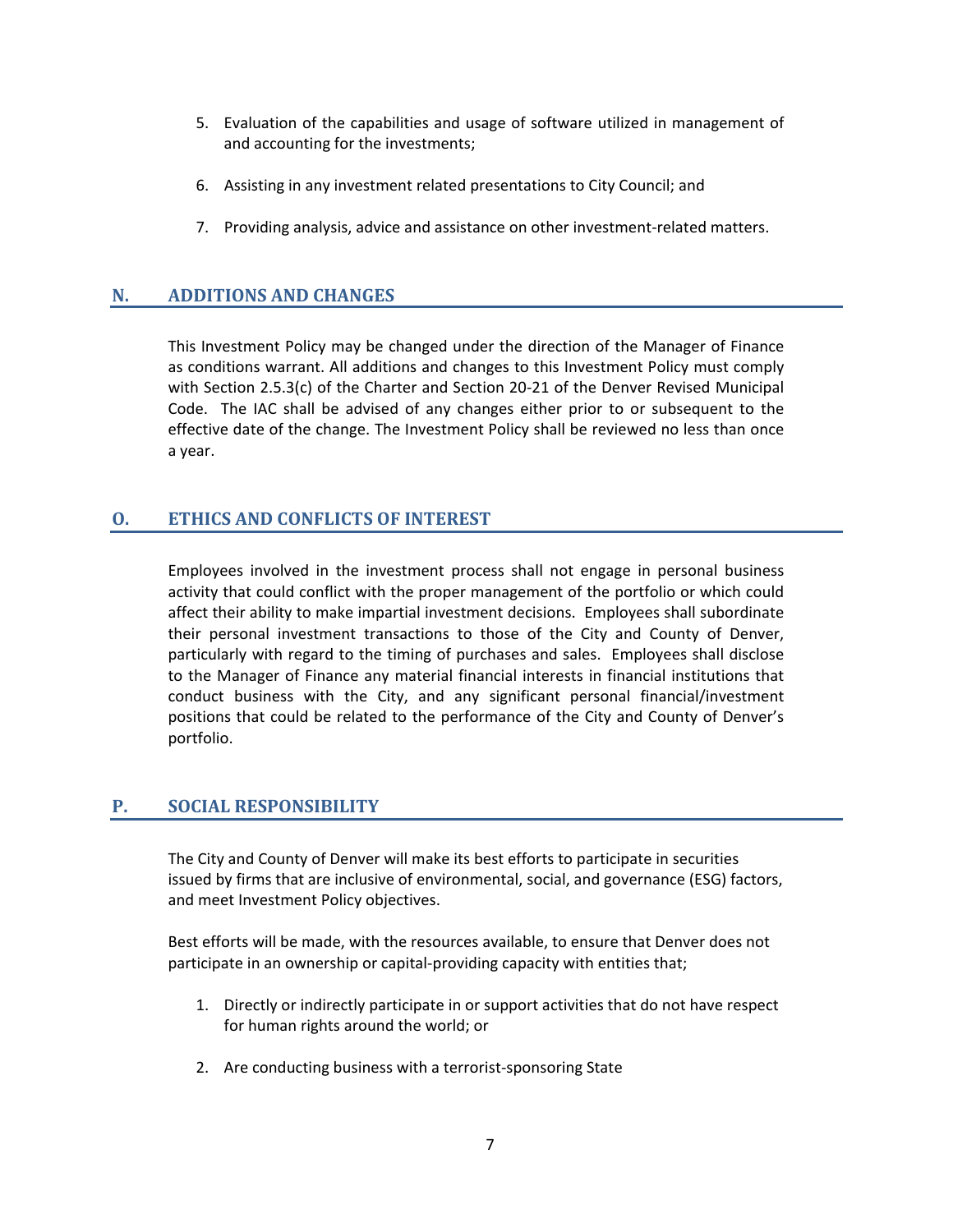#### <span id="page-10-0"></span>**Q. PERFORMANCE STANDARDS**

<span id="page-10-1"></span>The portfolio will be managed to obtain a market rate of return or higher compared to indices selected by the Manager of Finance, taking into account the objectives of this Investment Policy.

#### **R. PROCEDURES**

Specific securities transaction procedures shall be established by the Department of Finance.

# **S. COMPLIANCE**

Compliance measurement for the Consolidated, Airport Reserve and Specialty portfolios is to be measured separately unless otherwise indicated in this policy.

# <span id="page-10-2"></span>**T. AUTHORIZED INVESTMENTS**

The following list of authorized securities shall be strictly interpreted and applied at the time of purchase. This list and the constraints therein are applied to the City's Consolidated and Airport Reserve Portfolios. The Consolidated, Airport Reserve and Specialty portfolios identified by name in this policy will adhere to the credit ratings requirements of the authorized investments listed in this section. The City operates two specialty portfolios that have different objectives with different diversification requirements. These differences are explained in section U. Any deviation from this list must be pre-approved by the Manager of Finance in writing.

In the event a discrepancy is found within this policy or with the Charter, the Manager of Finance will review the policy and make the determination of a security's eligibility and document their conclusion.

The Manager of Finance shall have the authorization to waive the stated portfolio constraints when such action is deemed to be necessary or desirable and in the best interest of the City and County of Denver. Any such waiver shall be proposed by staff responsible for the City's investment administration. A memorandum will be prepared to convey a recommendation to the Manager of Finance. The Investment Advisory Committee (IAC) shall be advised of any waivers either prior to or subsequent to the effective date of the waiver.

For the purpose of this document Nationally Recognized Statistical Rating Organization (NRSRO) are defined as Moody's, Standard & Poor's and Fitch Rating Agencies.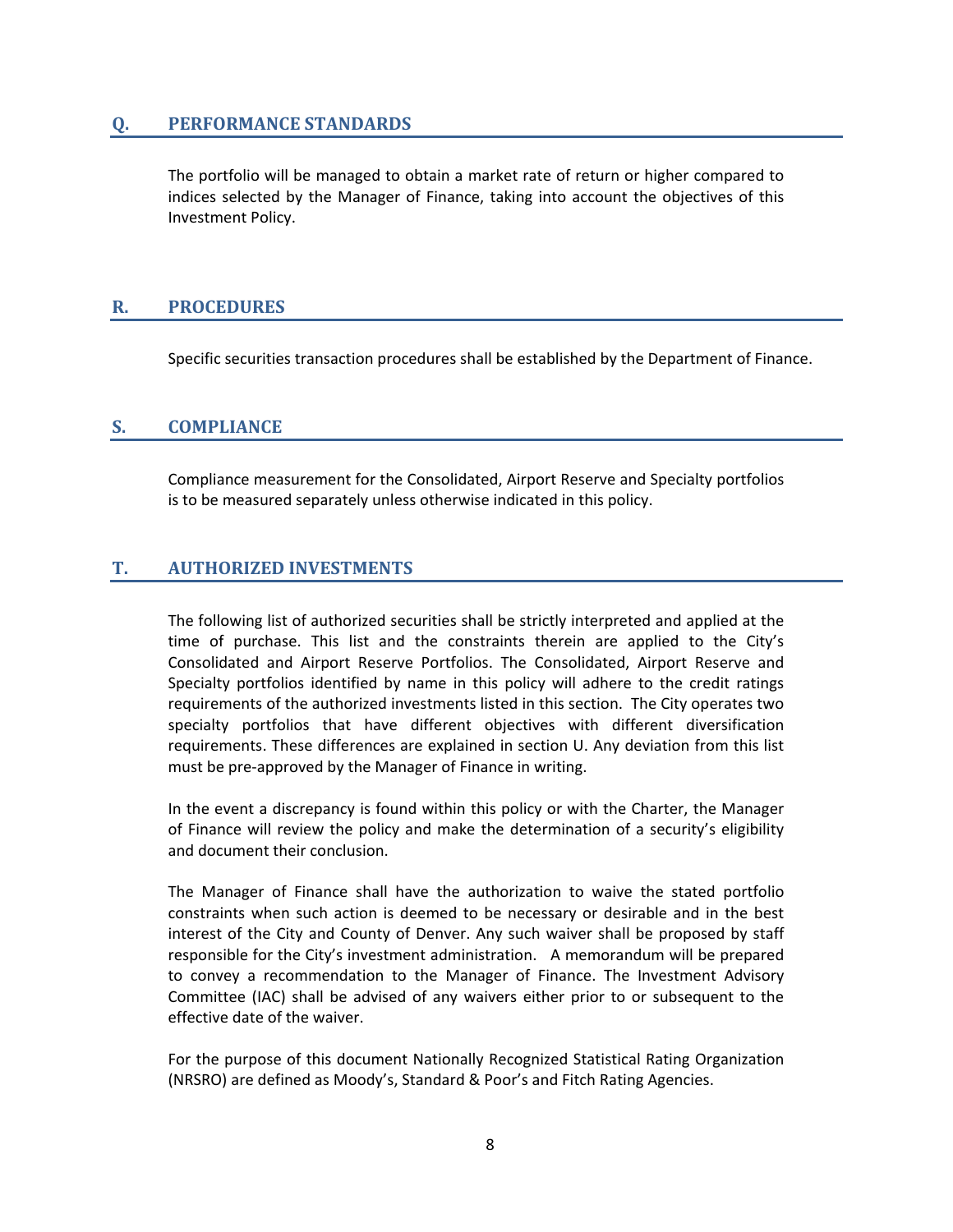All investments must be U.S. dollar-denominated.

Section 2.5.3(c) of the Charter of the City and County of Denver authorizes the Manager of Finance to invest in the following securities:

# <span id="page-11-0"></span>U.S. Treasury and other government obligations

For which the full faith and credit of the United States are pledged for the payment of principal and interest

- 1. The maturity does not exceed 10 years from date of settlement;
- 2. Up to 100% of a portfolio may be invested in U.S. Treasury securities.

# <span id="page-11-1"></span>U.S. Federal Agency or U.S. government-sponsored obligations

For the purposes of this portfolio, investments of senior enterprise obligations, participations, or other instruments that include those issued by or fully guaranteed as to principal and interest by United States agencies or United States government-sponsored enterprises;

- 1. The maturity does not exceed 10 years from date of settlement;
- 2. No more than 80% of the total portfolio may be invested in U.S. Federal Agency securities;
- 3. No more than 25% per Farm Credit Obligations, Federal Home Loan Mortgage Obligations, Federal National Mortgage Association Obligations, Federal Home Loan Bank Obligations, Tennessee Valley Authority Obligations;
- 4. No more than 10% of the total portfolio may be invested per United States Agency for International Development Obligations.

# <span id="page-11-2"></span>Supranational obligations

- 1. The maximum maturity does not exceed 10 years from the date of settlement;
- 2. No more than 20% of the total portfolio may be invested in supranational bonds;
- 3. No more than 10% of the total portfolio may be invested per issuer;
- 4. Senior obligations where the issuer is rated AAA, or the equivalent, by at least two NRSROs;
- 5. The credit rating must not have a negative credit watch by any NRSRO.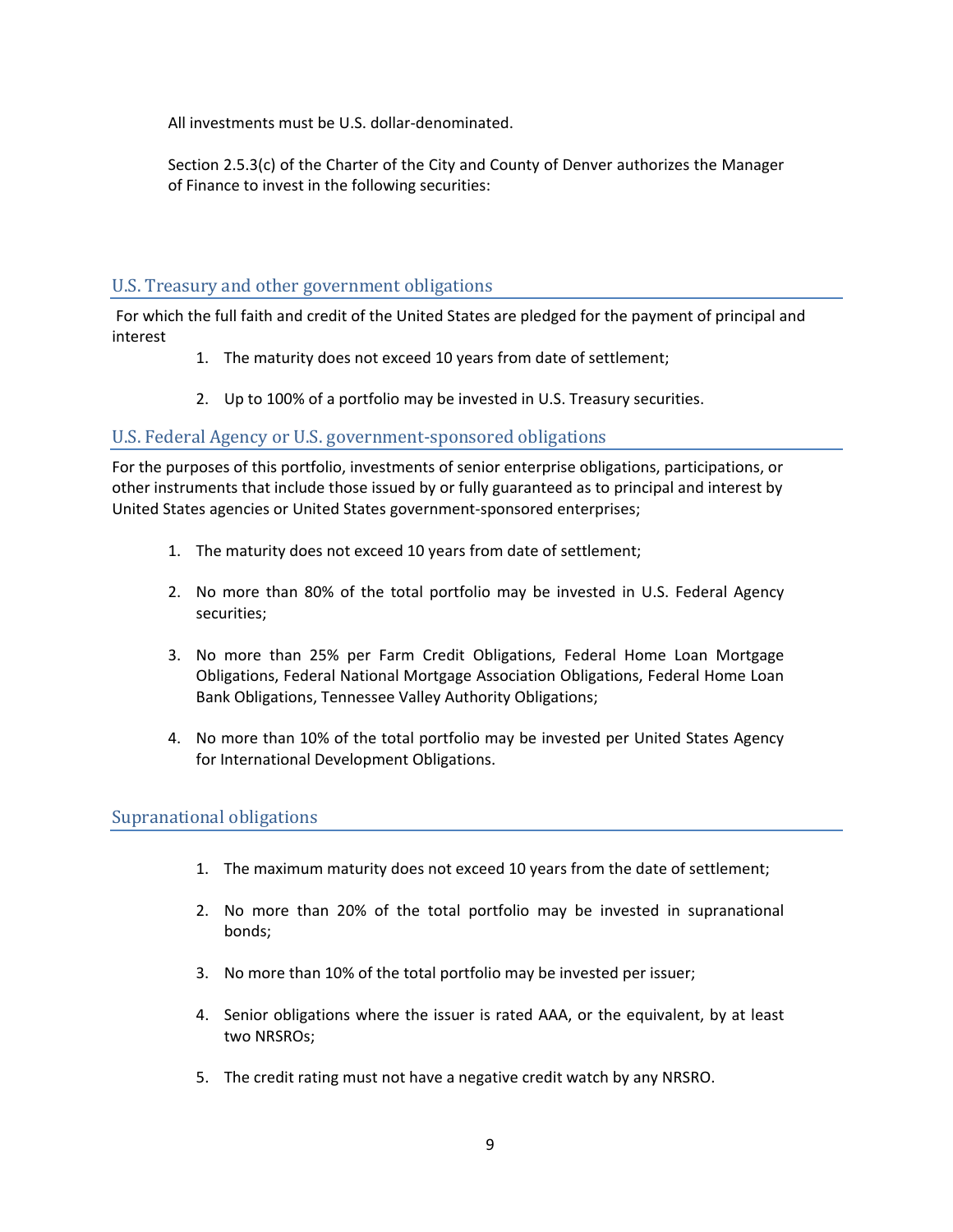- <span id="page-12-0"></span>1. The maximum maturity does not exceed 10 years from the date of settlement;
- 2. No more than 15% of the total portfolio may be invested in municipal bonds;
- 3. No more than 5% of the total portfolio may be invested per issuer;
- 4. Are issued by institutions with debt obligations rated A+ or higher, or the equivalent, by at least two NRSROs;
- 5. The credit rating must not have a negative credit watch by any NRSRO.

#### <span id="page-12-1"></span>Corporate Debt obligations

- 1. The maximum maturity of any corporate security does not exceed 10 years from the date of settlement;
- 2. The maximum weighted average maturity of corporate debt obligations does not exceed 5 years;
- 3. No more than 20% of the total portfolio may be invested in corporate debt obligations;
- 4. No more than 5% of the total portfolio may be invested per issuer;
- 5. Corporate securities must be rated A- or higher, or the equivalent, by at least two NRSROs;
- 6. Corporate securities rated within the single A category, or the equivalent, may not be on negative credit watch at the time of purchase by any of the qualifying NRSRO's. Corporate securities rated AA or higher, or the equivalent, may not be on negative credit watch at the time of purchase by two or more of the qualifying NRSRO's;
- 7. Issued in US dollars;
- 8. Corporate related debt obligations combined may not exceed 50% of the total portfolio (Includes Corporate medium term obligations, Bankers' Acceptances, Commercial Paper, and Certificates of Deposit).

#### <span id="page-12-2"></span>Asset-Backed Securities

1. The maximum maturity does not exceed 10 years from the date of settlement;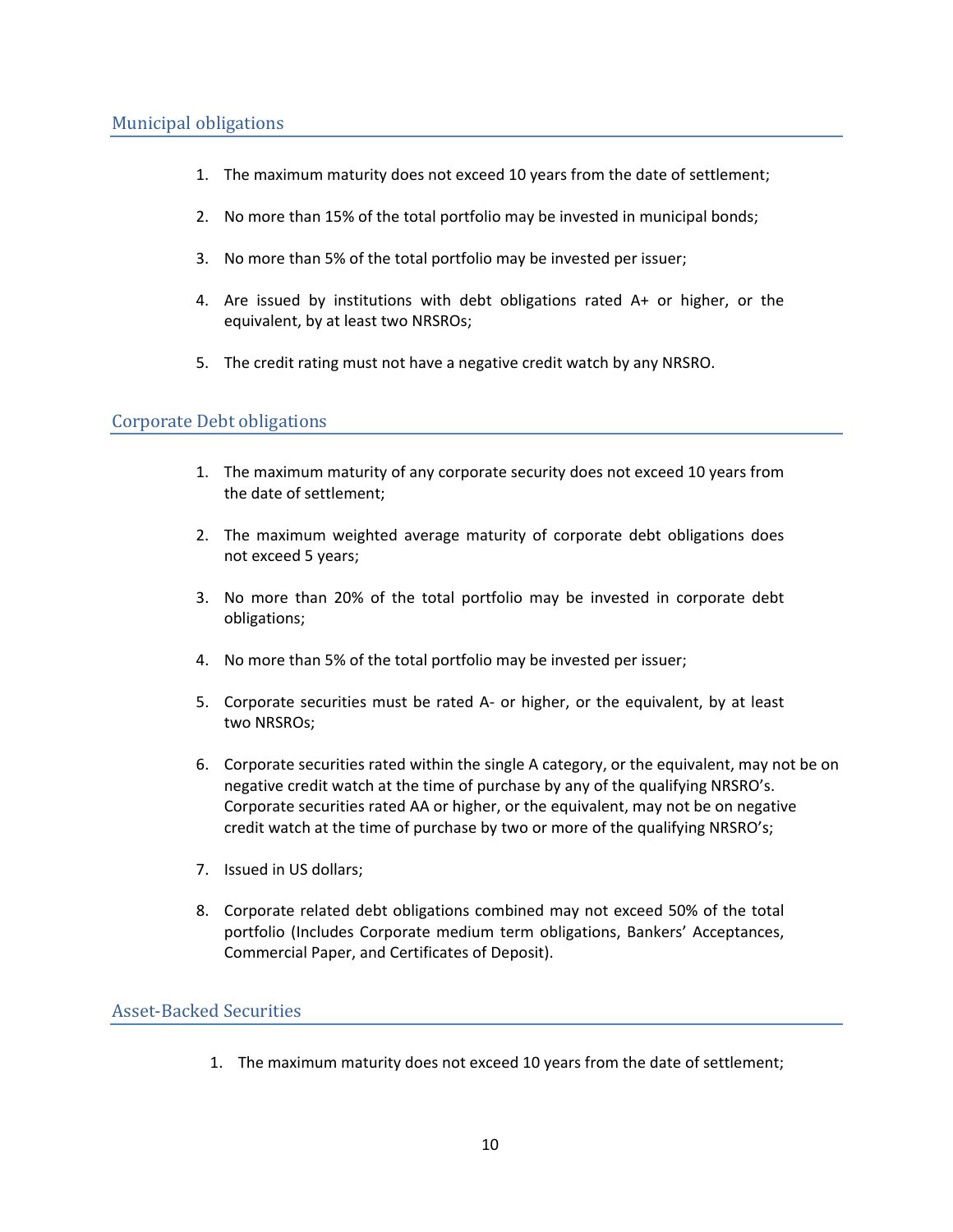- 2. Average life does not exceed 10 years using cash flows modeled at zero percent prepayment speed assumption by the Bloomberg mortgage analytics system;
- 3. No more than 15% of the total portfolio may be invested in asset-backed securities;
- 4. No more than 5% of the total portfolio may be invested per issuer;
- 5. Asset-backed securities must be rated AA- or higher, or the equivalent, by at least two NRSRO;
- 6. Asset-backed securities, mortgage pass-through securities, and collateralized mortgage obligations combined may not exceed 20% of the portfolio.

# <span id="page-13-0"></span>Mortgage Pass-Through Securities

- 1. The maximum maturity does not exceed 31 years from the date of settlement;
- 2. Average life does not exceed 20 years using cash flows modeled at zero percent prepayment speed assumption by the Bloomberg mortgage analytics system;
- 3. No more than 15% of the total portfolio may be invested in mortgage passthrough securities;
- 4. No more than 5% of the total portfolio may be invested per issuer;
- 5. Issued by a United States federal agency or United States governmentsponsored enterprise obligations, participations, or other instruments that include those issued by or fully guaranteed as to principal and interest by United States federal agencies or United States government-sponsored enterprises;
- 6. Mortgage pass-through securities, collateralized mortgage obligations, and asset-backed securities combined may not exceed 20% of the portfolio.

# <span id="page-13-1"></span>Collateralized Mortgage Obligations (CMO)

- 1. The maximum maturity does not exceed 31 years from the date of settlement;
- 2. Average life does not exceed 10 years using cash flows modeled at zero percent prepayment speed assumption by the Bloomberg mortgage analytics system;
- 3. No more than 15% of the total portfolio may be invested in collateralized mortgage obligations (CMO);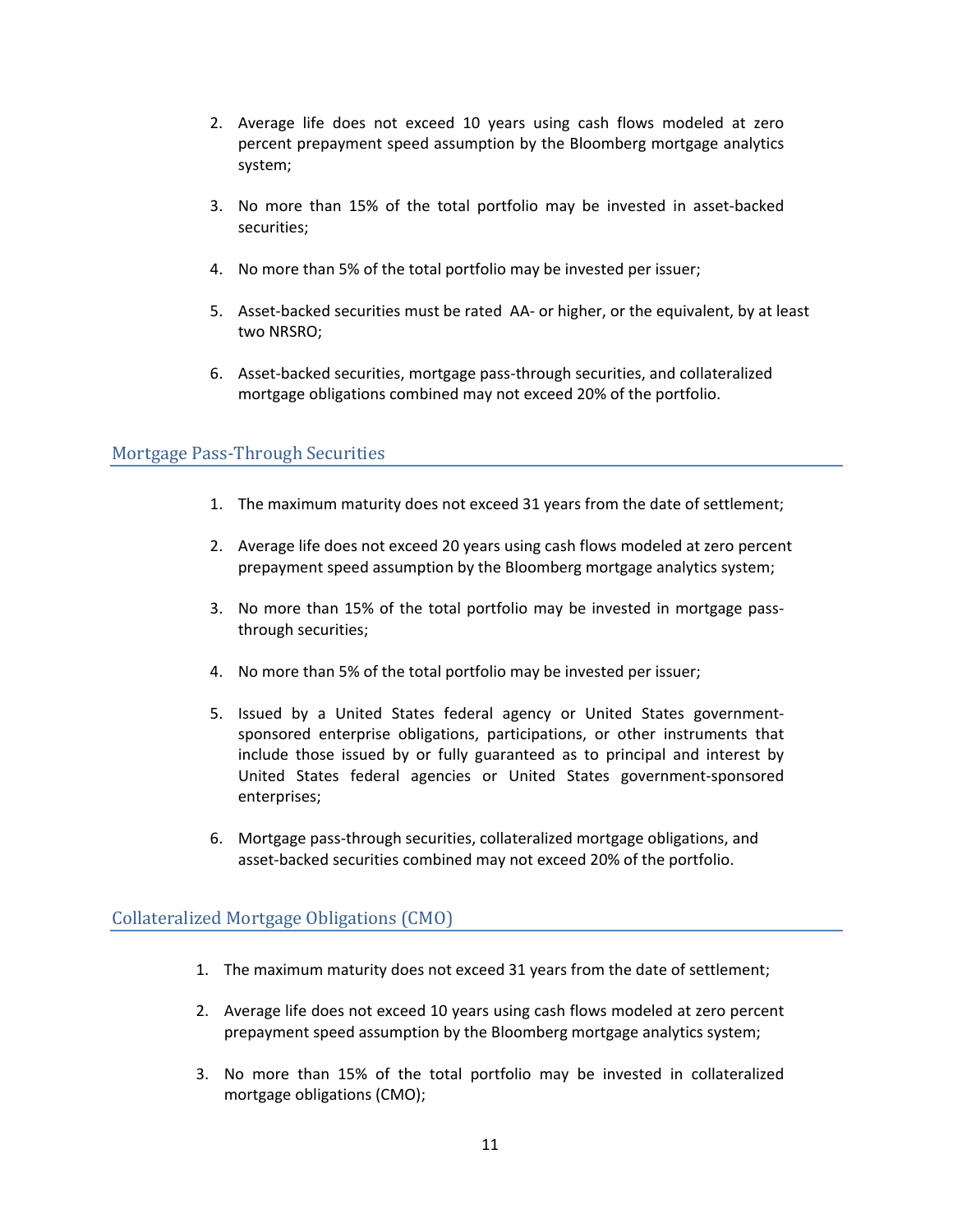- 4. No more than 5% of the total portfolio may be invested per issuer;
- 5. Issued by a United States agency or United States government-sponsored enterprise obligations, participations, or other instruments that include those issued by or fully guaranteed as to principal and interest by United States federal agencies or United States government-sponsored enterprises;
- 6. The collateral must be issued by a United States agency or United States government-sponsored enterprise obligations, participations, or other instruments that include those issued by or fully guaranteed as to principal and interest by United States agencies or United States government-sponsored enterprises;
- 7. Collateralized mortgage obligations, mortgage pass-through securities, and asset-backed securities combined may not exceed 20% of the portfolio.

#### <span id="page-14-0"></span>Bankers' Acceptances

- 1. The maximum maturity does not exceed 180 days from the date of settlement;
- 2. No more than 30% of the portfolio may be invested in Bankers' Acceptances;
- 3. No more than 5% of the total portfolio may be invested per issuer;
- 4. Bankers' acceptances must carry short-term ratings of A-1 or higher, or the equivalent, by at least two NRSROs, and if available, long-term ratings of A or higher, or the equivalent, by at least two NRSROs at the issuer level;
- 5. Bankers' Acceptances may not be on negative credit watch at the time of purchase if the rating is  $A/A-1$  or the equivalent by any of the qualifying NRSROs;
- 6. Corporate related debt obligations may not exceed 50% of the total portfolio (Includes Corporate Debt Obligations, Bankers' Acceptances, Commercial Paper, and Certificates of Deposit).

#### <span id="page-14-1"></span>Commercial Paper

- 1. The maximum maturity does not exceed 270 days from the date of settlement;
- 2. No more than 30% of the portfolio may be invested in Commercial Paper;
- 3. No more than 5% of the total portfolio may be invested per issuer;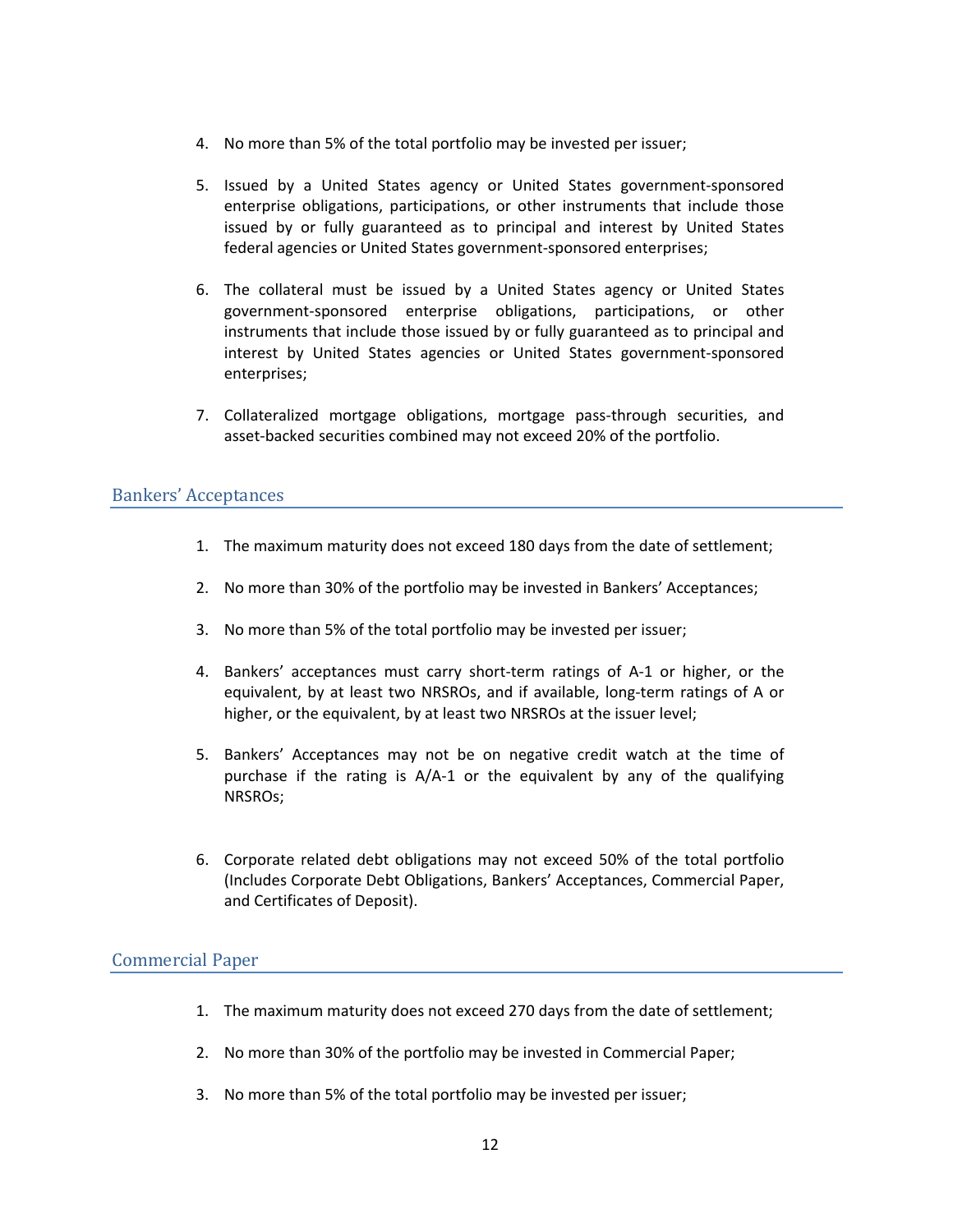- 4. Commercial paper securities must carry short-term ratings of A-1 or higher, or the equivalent, by at least two NRSROs, and if available, long-term ratings of A or higher, or the equivalent, by at least two NRSROs at the issuer level;
- 5. Commercial paper securities may not be on negative credit watch at the time of purchase if the rating is A-1 or its equivalent by any of the qualifying NRSROs;
- 6. Corporate related debt obligations may not exceed 50% of the total portfolio (Includes Corporate Debt obligations, Bankers' Acceptances and Commercial Paper, and Certificates of Deposit).

# Negotiable Certificates of Deposit (NCDs)

Issued by a nationally or state-chartered bank, a savings association or a federal association, a state or federal credit union, or by a federally licensed or state-licensed branch of a foreign bank, provided that:

- 1. The maximum maturity does not exceed 5 years from the date of settlement;
- 2. No more than 30% of the total portfolio may be invested in NCDs;
- 3. No more than 5% of the total portfolio may be invested per issuer;

4. The amount of the NCD insured up to the FDIC limit does not require any credit ratings; Any amount above the FDIC insured limit must be issued by institutions which carry shortterm ratings of A-1 or higher, or the equivalent, by at least two NRSROs, and if available, long-term ratings of A or higher, or the equivalent, by at least two NRSROs;

5. The credit rating must not have a negative credit watch by any NRSRO.

6. Corporate related debt obligations may not exceed 50% of the total portfolio (Includes Corporate Debt Obligations, Bankers' Acceptances, Commercial Paper, and Certificates of Deposit).

# <span id="page-15-0"></span>Certificates of Deposit issued by state or federally chartered banks

- 1. The maximum maturity does not exceed 2 years from the date of settlement;
- 2. No more than 15% of the total portfolio may be invested in certificates of deposit;
- 3. No more than 5% of the total portfolio may be invested per issuer;
- 4. Institution maintains a branch office located in Denver, CO;
- 5. Colorado Designated Public Depository Protection Act (PDPA) Bank certified by the appropriate State regulatory agency;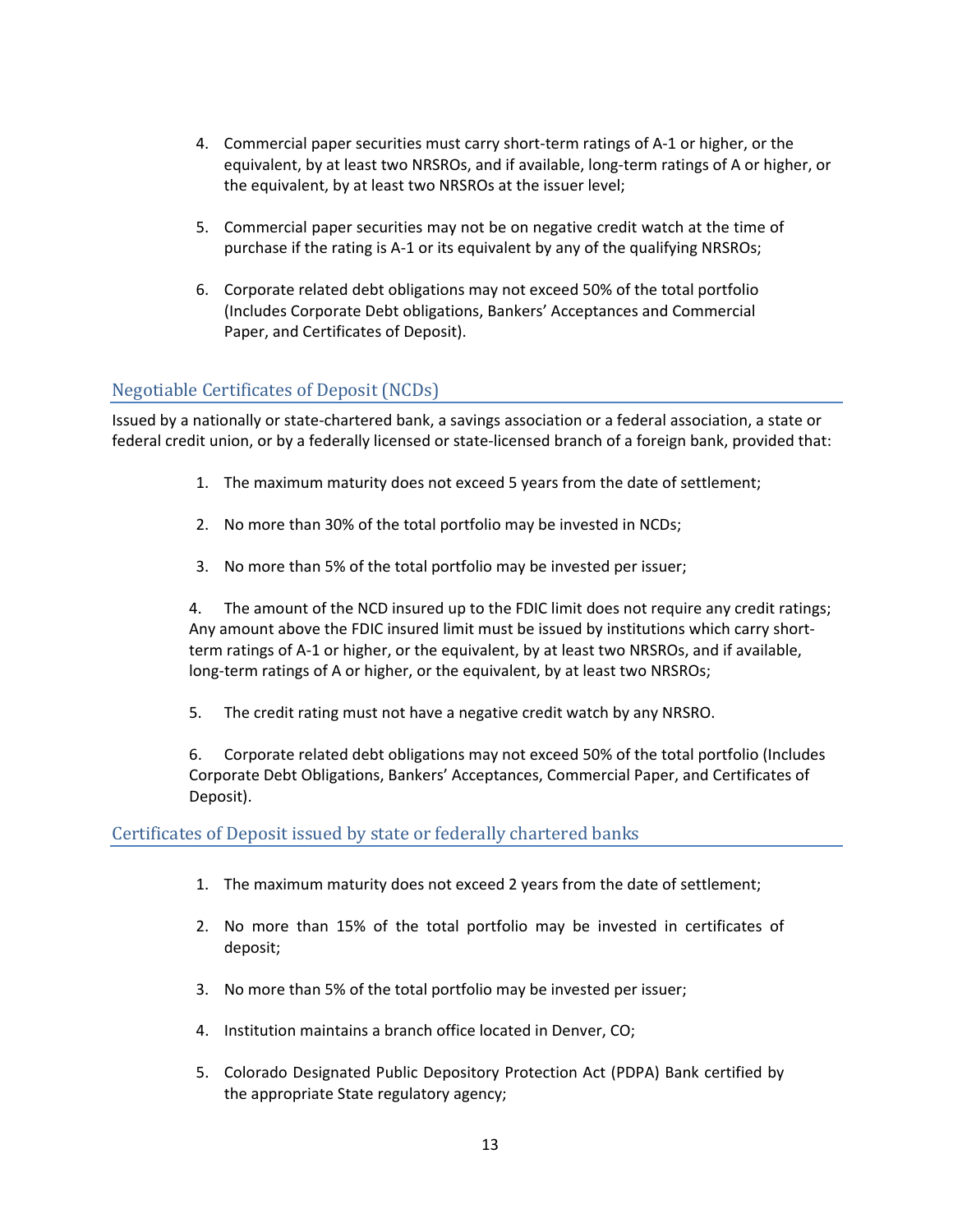- 6. Must be collateralized under PDPA guidelines under State Statute 11-10.5- 101/112;
- 7. Institutions must maintain a minimum equity of \$100,000,000;
- 8. Institution must maintain a minimum Tier 1 capital ratio of 5%;
- 9. Any institution that records a negative return on equity for two consecutive quarters will be disqualified from bidding for deposits;

#### <span id="page-16-0"></span>Repurchase Agreements

- 1. The maturity does not exceed 1 year from the date of settlement;
- 2. No more than 50% of the total portfolio may be invested in Repurchase Agreements;
- 3. No more than 25% of the total portfolio may be invested per issuer;
- 4. May be executed only with primary dealers and national banks with a minimum long-term rating of Aa3, or AA- as assigned by Moody's Investors Services, Inc. Fitch Ratings Service, or Standard & Poor's Corporation, respectively;
- 5. Must comply with the collateralized provisions stated in Section I.2 of the Investment Policy.

#### <span id="page-16-1"></span>Securities Lending

- 1. The maturity does not exceed 1 year from the date of settlement;
- 2. No more than 30% of the total portfolio may be invested in securities lending agreements;
- 3. May be executed only with primary dealers and national banks with a minimum long-term rating of Aa3 or AA- as assigned by Moody's Investors Services, Inc., Fitch Ratings Service, or Standard and Poor's Corporation, respectively;
- 4. Must comply with the collateralized provisions stated in Section I.2 of the Investment Policy.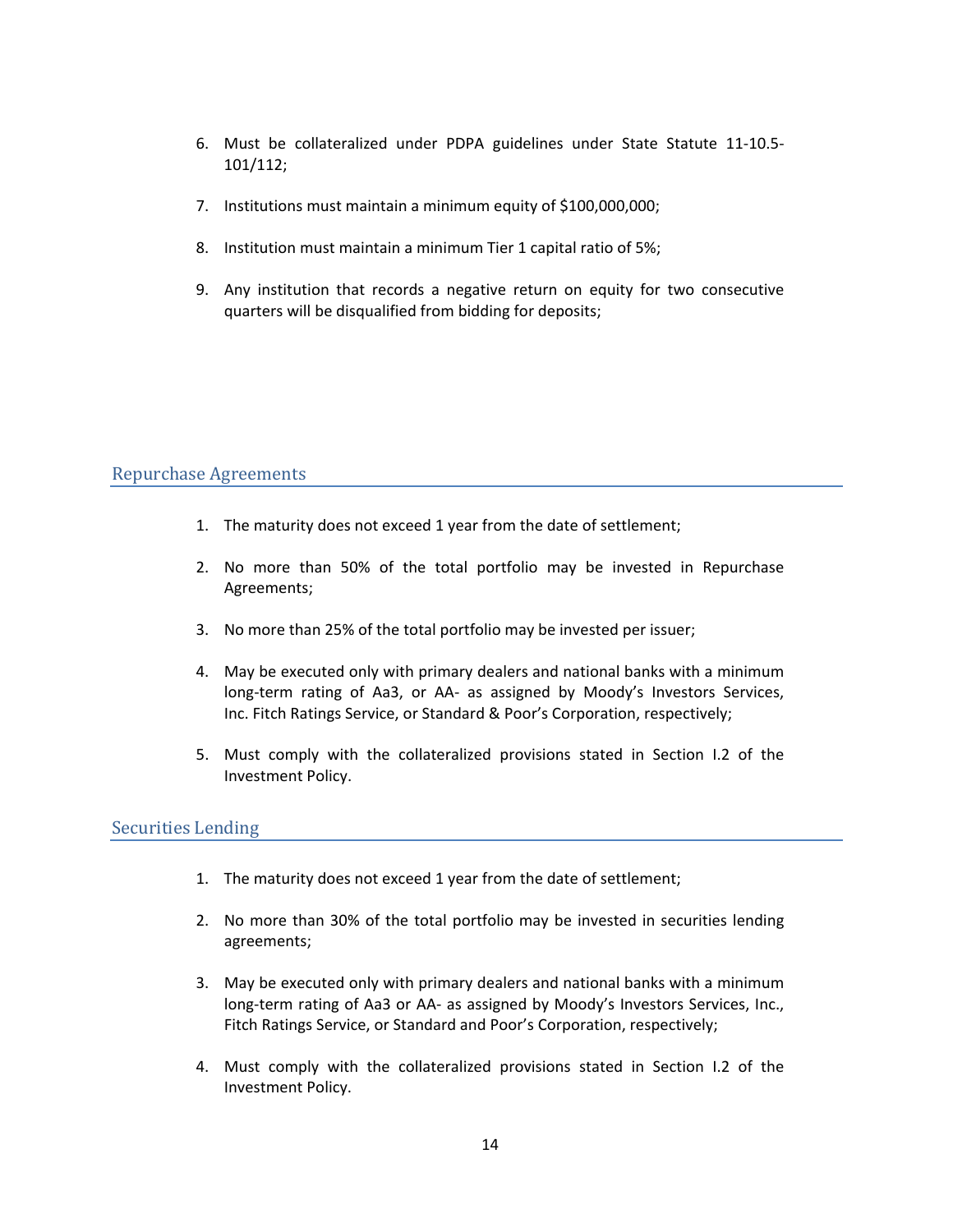- <span id="page-17-0"></span>1. No more than 25% of the total portfolio may be invested in local government investment pools;
- 2. No more than 10% of the total portfolio may be invested per local government investment pool;
- 3. The Fund shall be rated AAA, or the equivalent, by at least one NRSRO and must consist of securities that are eligible investments for the City;
- 4. The Funds are in conformity with the Local Government Pooling Act (Part 7, Article 75, Title 24, Colorado Revised Statutes) with an office located within Colorado.

# <span id="page-17-1"></span>Money Market Mutual Funds

- 1. No more than 25% of the total portfolio may be invested in money market funds;
- 2. No more than 10% of the total portfolio may be invested per money market mutual fund family;
- 3. The fund shall either have over \$1 billion in assets or be rated AAA, or the equivalent, by at least two NRSROs and must consist of securities that are eligible investments for the city;
- 4. Registered with the Securities and Exchange Commission under the Investment Company Act of 1940;
- 5. The fund does not charge a sales or load fee;
- 6. The prospectus of the fund must include a statement that they will seek to maintain a constant share price;
- 7. Must be offered by eligible Primary Dealers, a depository bank of the City, a Local Government Investment Pool Trust Fund organized in conformity with the Investment Funds – Local Government Pooling Act (Part 7, Article 75, Title 24, Colorado Revised Statutes) with an office located within Colorado, or a fund with at least one billion in assets.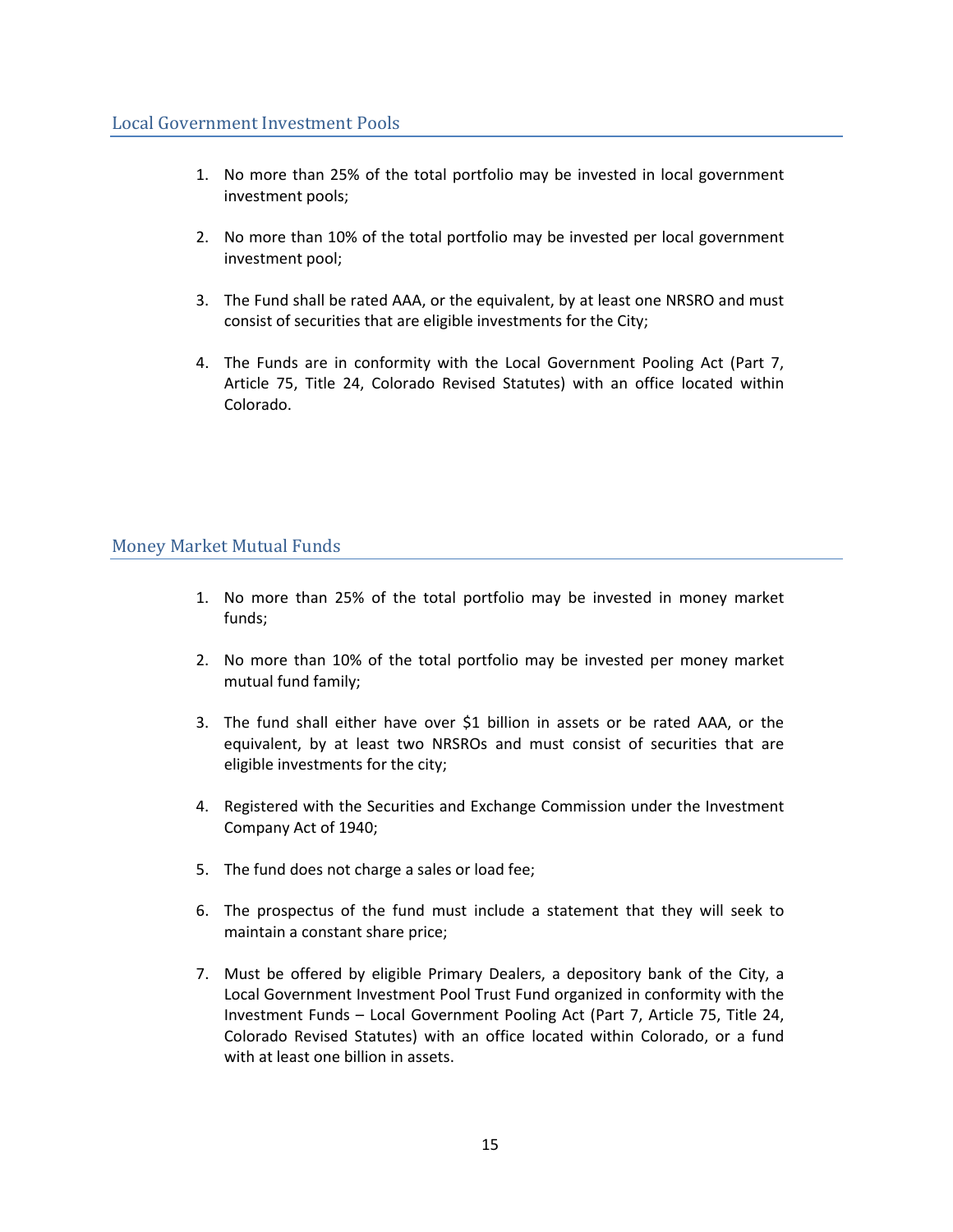- <span id="page-18-0"></span>1. Maximum maturity of the City's municipal bond issue to which the investment corresponds;
- 2. No more than 15% of the total portfolio may be invested in forward purchase agreements;
- 3. No more than 10% of the total portfolio may be invested per issuer;
- a. Must be offered by eligible Primary Dealers having minimum ratings of A, A2 or A as assigned by Standard & Poor's Corporation ("S&P"), Moody's Investors Service ("Moody's") or Fitch ("Fitch"), respectively or eligible Non-Primary Dealers having minimum ratings of AA, Aa2 or AA as assigned by S&P, Moody's or Fitch, respectively.
- 4. Agreement shall be structured with downgrade language which will allow the City to terminate the agreement in the event that the Provider's long-term credit rating(s) falls to a level which would cause an adverse impact on the ratings of the City bonds to which the FPA agreement relates.

# <span id="page-18-1"></span>Debt Service Reserve Fund Put Agreements

- 1. Maximum maturity of the City's municipal bond issue to which the investment corresponds;
- 2. No more than 15% of the total portfolio may be invested in debt service reserve fund put agreements;
- 3. No more than 10% of the total portfolio may be invested per issuer;
- 4. Must be offered be eligible Primary Dealers having minimum ratings of A, A2 or A as assigned by Standard & Poor's Corporation ("S&P"), Moody's Investors Service ("Moody's") or Fitch ("Fitch"), respectively or eligible non-Primary Dealers having minimum ratings of AA, Aa2 or AA as assigned by S&P, Moody's or Fitch, respectively.
- 5. Agreement shall be structured with downgrade language which will allow the City to terminate the agreement in the event that the Provider's long-term credit rating(s) falls to a level which would cause an adverse impact on the ratings of the City bonds to which the DSRFP agreement relates.

# <span id="page-18-2"></span>Reverse Repurchase Agreements, Covered Bonds, and Sovereign Debt

1. Although these securities are allowable investments for the State Treasurer the City has not designated them permissible investments.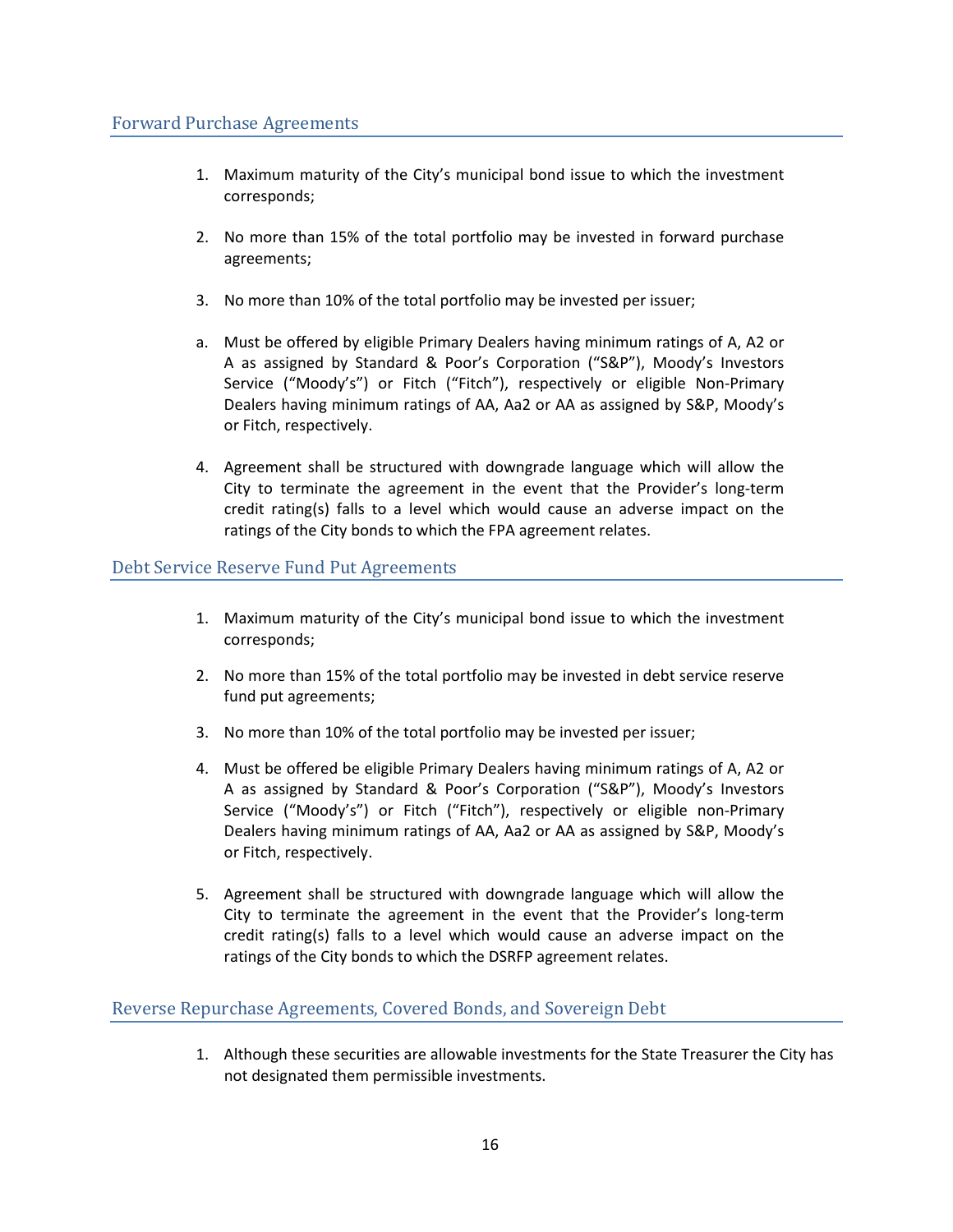# **U. AUTHORIZED INVESTMENTS (SPECIALTY PORTFOLIOS)**

The City and County of Denver also manages two portfolios that have been designated as specialty portfolios due to the specific purposes for which they were established. These portfolios are subject to diversification requirements based upon the portfolios' purposes. The Consolidated, Airport Reserve and Specialty portfolios identified by name in this policy will adhere to the credit ratings requirements of the securities listed in Section T Authorized Investments.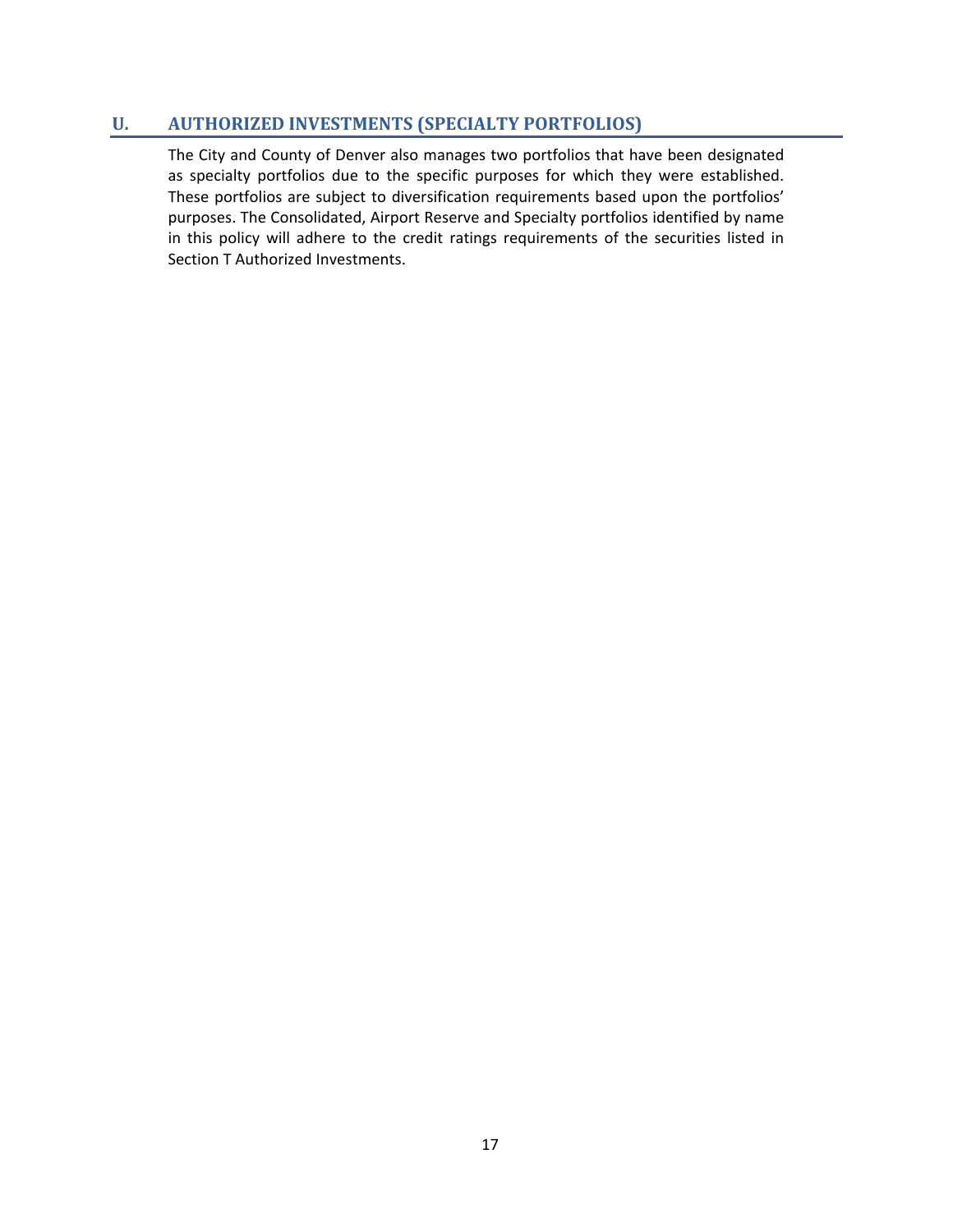#### **Workers Compensation Portfolio**

This portfolio is structured to match the long-term liability of the City's Workers Compensation Program claims. The City and County of Denver may invest to the following maximum limits in this portfolio:

| <b>Security</b>                                             | <b>Maximum %</b><br>of Portfolio | <b>Maximum</b><br><b>Maturity</b>        | <b>Minimum</b><br><b>Credit</b><br>Rating*** | <b>Maximum per</b><br><b>Issuer as % of</b><br><b>Portfolio</b> |
|-------------------------------------------------------------|----------------------------------|------------------------------------------|----------------------------------------------|-----------------------------------------------------------------|
| <b>US Treasury Securities</b>                               | 100%                             | 30 Years                                 | n/a                                          | n/a                                                             |
| <b>US Federal Agency Securities</b>                         | 80%                              | 30 Years                                 | n/a                                          | 25%                                                             |
| <b>Supranational Obligations</b>                            | 20%                              | 30 Years                                 | Aaa/AAA<br>(2 NRSROs)                        | 10%                                                             |
| <b>Municipal Obligations</b>                                | 25%                              | 30 Years                                 | $A1/A+$<br>(2 NRSROs)                        | 5%                                                              |
| <b>Corporate Debt Obligations</b>                           | 20%*                             | 5 Years                                  | $A3/A-$<br>(2 NRSROs)                        | 5%                                                              |
| <b>Asset-Backed Securities</b>                              | 15%**                            | 10 Years                                 | Aa3 or AA-<br>(2 NRSROs)                     | 5%                                                              |
| <b>Agency Mortgage Pass-Through</b><br><b>Securities</b>    | 15%**                            | 31 Years/20<br>Year Max.<br>Average Life | n/a                                          | 5%                                                              |
| <b>Agency Collateralized Mortgage</b><br><b>Obligations</b> | 15%**                            | 10 Years/10<br>Year Max.<br>Average Life | n/a                                          | 10%                                                             |
| <b>Bankers' Acceptances</b>                                 | 50%*                             | 366 Days                                 | A-1/P-1, A2/A<br>if available by<br>2 NRSROs | 5%                                                              |
| <b>Commercial Paper</b>                                     | 50%*                             | 366 Days                                 | A-1/P-1, A2/A<br>if available by<br>2 NRSROs | 5%                                                              |
| <b>Certificates of Deposit</b>                              | 15%*                             | 2 Years                                  | n/a                                          | 5%                                                              |
| <b>Repurchase Agreements</b>                                | 50%                              | 1 Year                                   | Aa3 or AA-                                   | 25%                                                             |
| <b>Securities Lending</b>                                   | 30%                              | 1 Year                                   | Aa3 or AA-                                   | 30%                                                             |
| <b>Local Government Investment Pools</b>                    | 25%                              | n/a                                      | n/a                                          | 10%                                                             |
| <b>Money Market Mutual Funds</b>                            | 25%                              | n/a                                      | Aaa-mf/<br>AAAm by 2<br><b>NRSROs</b>        | 10%                                                             |

\* Combination of asset classes cannot exceed 50%.

\*\* Combination of asset classes cannot exceed 20%<br>\*\*\* IS Agency for International Development maximi

\*\*\* US Agency for International Development maximum per portfolio is 10%<br>\*\*\*\* Securities with the minimum allowable credit rating by any NRSRO shall

Securities with the minimum allowable credit rating by any NRSRO shall not be purchased if the security is also on negative watch. For example, a corporate security rated A- by S&P on negative watch is not eligible for purchase.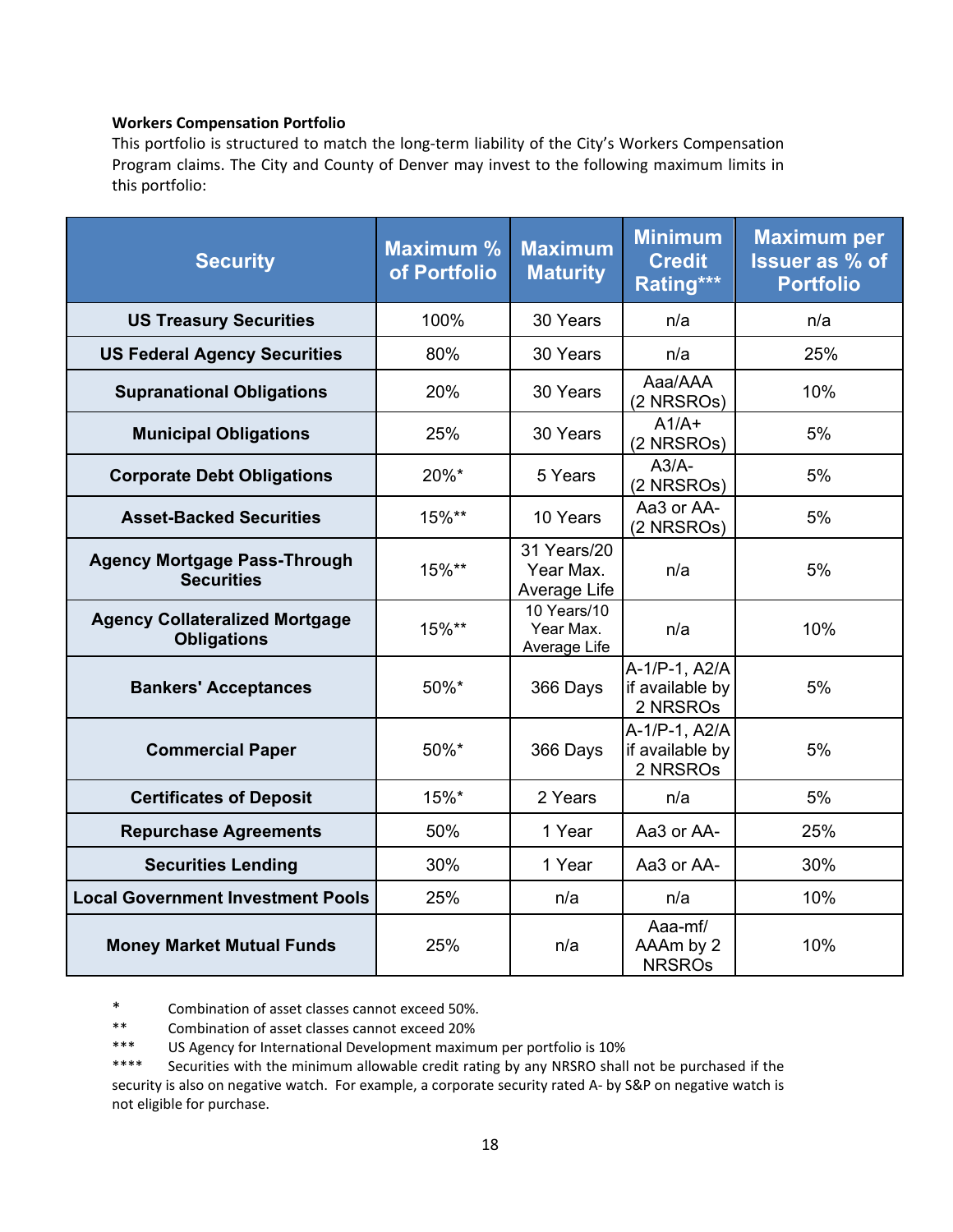#### **Cableland Mayor's Residence Foundation Portfolio**

The portfolio was established by an endowment to the City by Bill Daniels to generate income to be applied towards the ongoing maintenance of the Mayor's Residence, which was formerly the Bill Daniels Cableland mansion. The City and County of Denver may invest to the following maximum limits in this portfolio:

| <b>Security</b>                                             | <b>Maximum %</b><br>of Portfolio | <b>Maximum</b><br><b>Maturity</b>        | <b>Minimum</b><br><b>Credit</b><br>Rating*** | <b>Maximum per</b><br><b>Issuer as % of</b><br><b>Portfolio</b> |
|-------------------------------------------------------------|----------------------------------|------------------------------------------|----------------------------------------------|-----------------------------------------------------------------|
| <b>US Treasury Securities</b>                               | 100%                             | 30 Years                                 | n/a                                          | n/a                                                             |
| <b>US Federal Agency Securities</b>                         | 80%                              | 30 Years                                 | n/a                                          | 25%                                                             |
| <b>Supranational Obligations</b>                            | 20%                              | 30 Years                                 | Aaa/AAA<br>(2 NRSROs)                        | 10%                                                             |
| <b>Municipal Obligations</b>                                | 90%                              | 30 Years                                 | $A1/A+$<br>(2 NRSROs)                        | 5%                                                              |
| <b>Corporate Debt Obligations</b>                           | 20%*                             | 5 Years                                  | $A3/A-$<br>(2 NRSROs)                        | 5%                                                              |
| <b>Asset-Backed Securities</b>                              | 15%**                            | 10 Years                                 | Aa3 or AA-<br>(2 NRSROs)                     | 5%                                                              |
| <b>Agency Mortgage Pass-Through</b><br><b>Securities</b>    | 15%**                            | 31 Years/20<br>Year Max.<br>Average Life | n/a                                          | 5%                                                              |
| <b>Agency Collateralized Mortgage</b><br><b>Obligations</b> | 15%**                            | 10 Years/10<br>Year Max.<br>Average Life | n/a                                          | 10%                                                             |
| <b>Bankers' Acceptances</b>                                 | 50%*                             | 366 Days                                 | A-1/P-1, A2/A<br>if available by<br>2 NRSROs | 5%                                                              |
| <b>Commercial Paper</b>                                     | 50%*                             | 366 Days                                 | A-1/P-1, A2/A<br>if available by<br>2 NRSROs | 5%                                                              |
| <b>Certificates of Deposit</b>                              | 15%*                             | 2 Years                                  | n/a                                          | 5%                                                              |
| <b>Repurchase Agreements</b>                                | 50%                              | 1 Year                                   | Aa3 or AA-                                   | 25%                                                             |
| <b>Securities Lending</b>                                   | 30%                              | 1 Year                                   | Aa3 or AA-                                   | 30%                                                             |
| <b>Local Government Investment Pools</b>                    | 25%                              | n/a                                      | n/a                                          | 10%                                                             |
| <b>Money Market Mutual Funds</b>                            | 25%                              | n/a                                      | Aaa-mf/<br>AAAm by 2<br><b>NRSROs</b>        | 10%                                                             |

\* Combination of asset classes cannot exceed 50%.

\*\* Combination of asset classes cannot exceed 20%<br>\*\*\* IS Agency for International Development maximu

\*\*\* US Agency for International Development maximum per portfolio is 10%<br>\*\*\*\* Securities with the minimum allowable credit rating by any NRSRO shall

Securities with the minimum allowable credit rating by any NRSRO shall not be purchased if the security is also on negative watch. For example, a corporate security rated A- by S&P on negative watch is not eligible for purchase.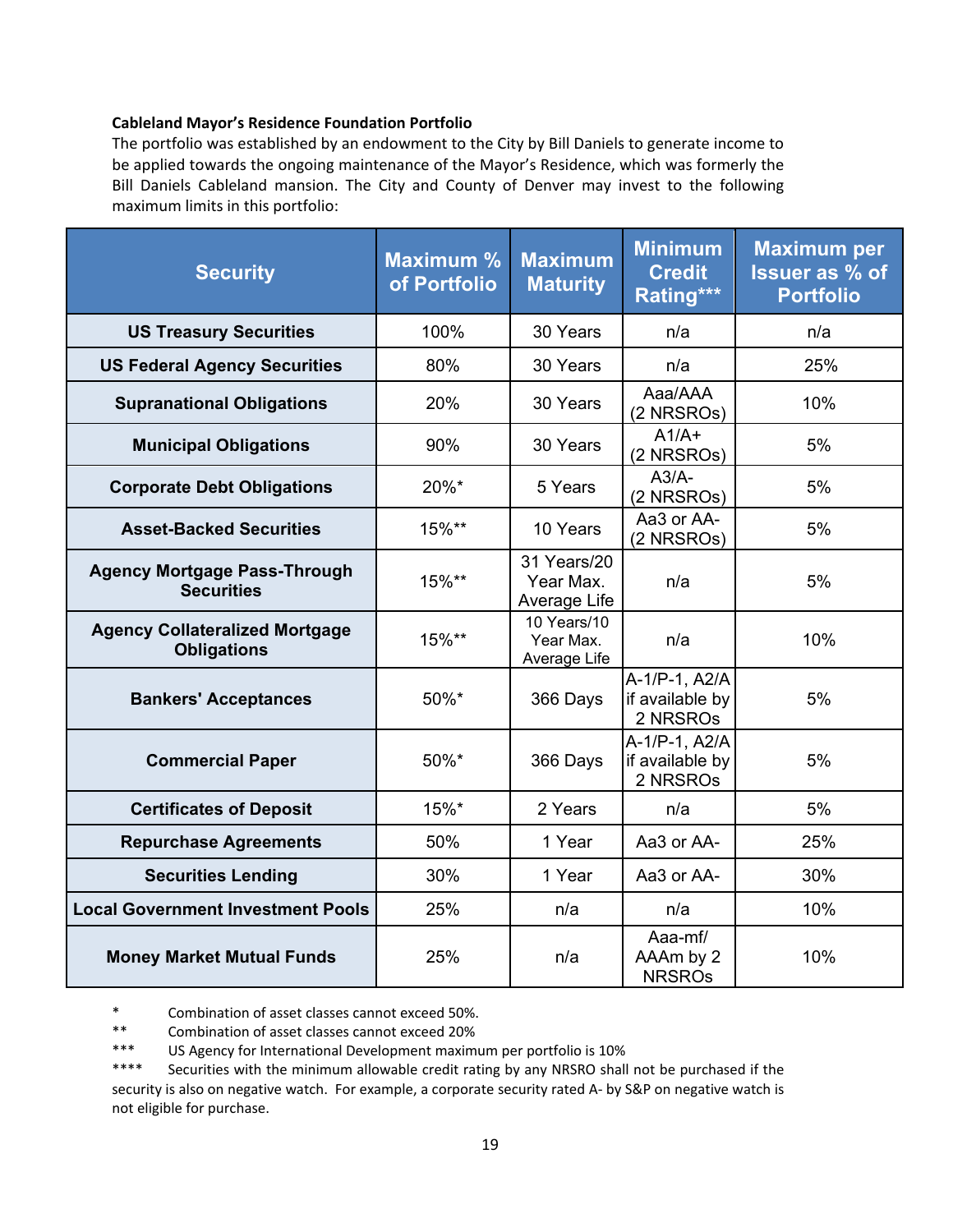I approve the City and County of Denver's Investment Policy as written.

Manager of Finance

Brendan J. Hanlon Date \_\_\_\_\_\_\_\_\_\_\_\_\_\_\_\_\_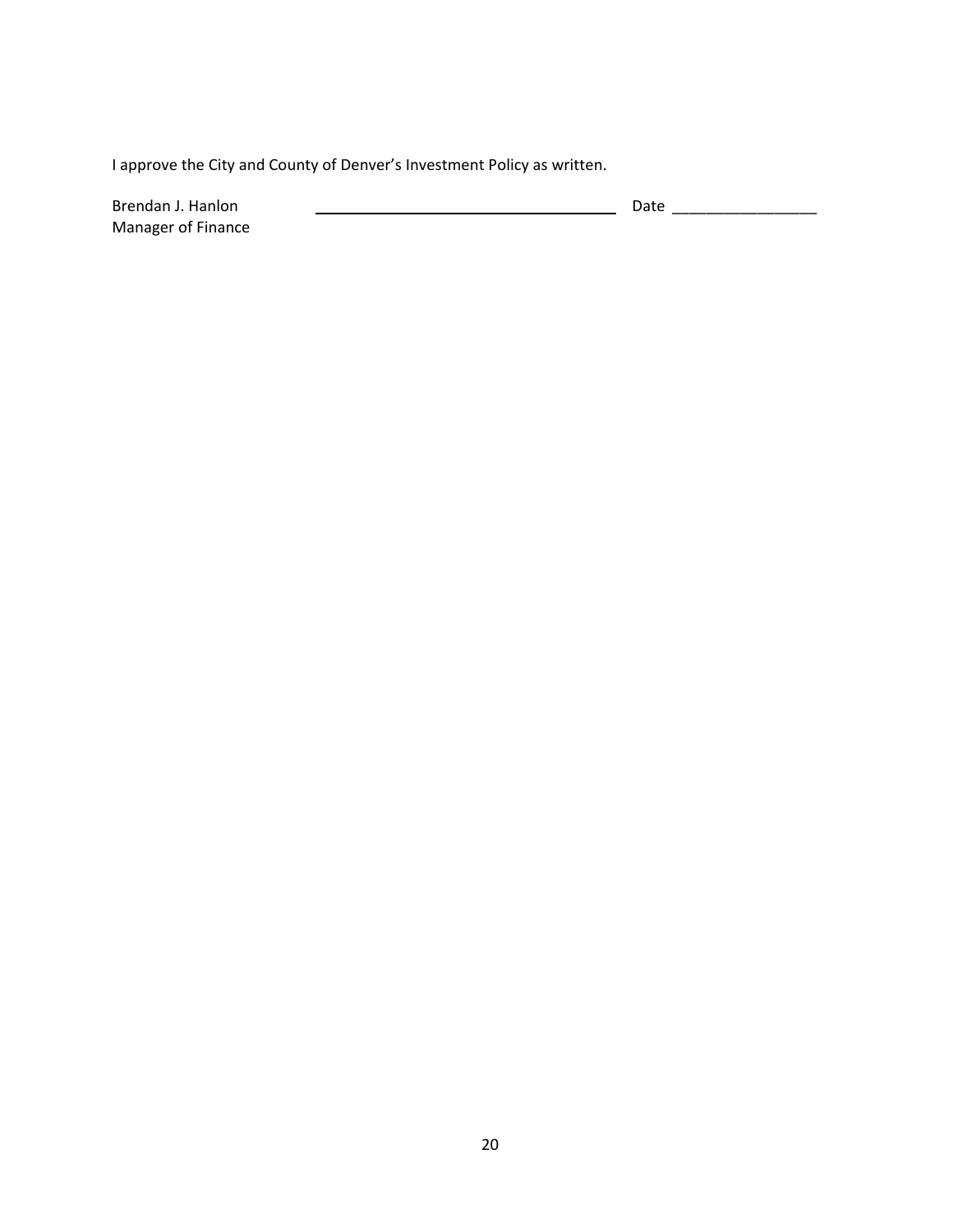#### <span id="page-23-0"></span>**§ 2.5.3 Powers and duties of the Manager of Finance.**

(C) *Bank Depository; Investment of funds.* The Manager of Finance shall, with the approval of the Mayor, select one or more banking or savings and loan institutions for deposit of public funds. Before any deposit shall be made, the bank or savings and loan institution shall pledge sufficient collateral as required by law. The Manager is authorized to invest the funds in his or her custody or possession in the following securities: obligations of the United States Government, obligations of the United States Government agencies and United States Government sponsored corporations, prime bankers acceptances, prime commercial paper, certificates of deposit issued by banks and savings and loan institutions, repurchase agreements, security lending agreements, highly rated municipal securities, money market funds that purchase only the types of securities specified herein, any investment type in which the Colorado state treasurer is allowed to invest state moneys if otherwise compliant with the Department's investment policy, and other similar securities as may be authorized by ordinance.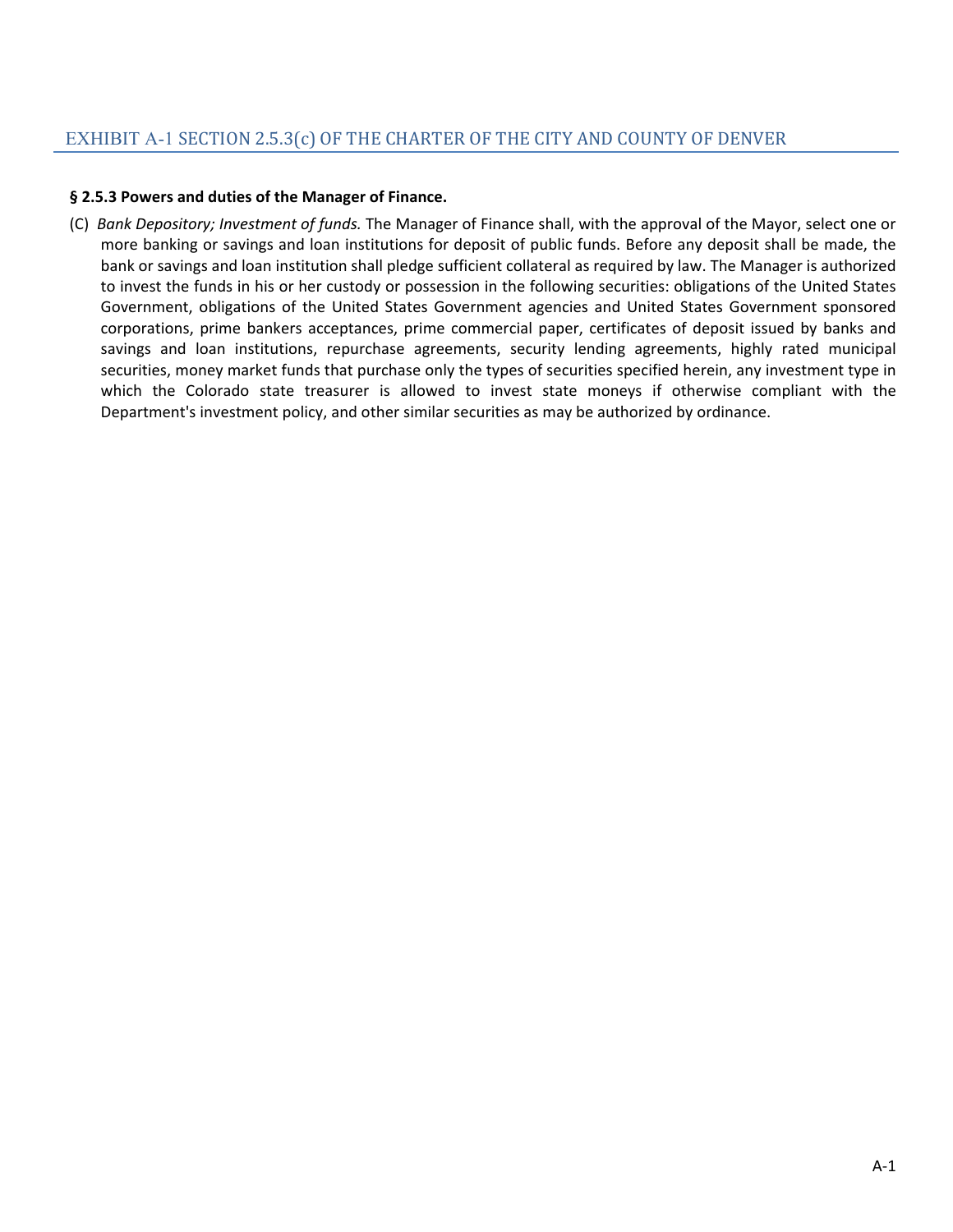# <span id="page-24-0"></span>INVESTMENT OF FUNDS

- A. Subject to the restrictions of the Charter and as authorized additionally by this section of the Code, the Manager of Finance is hereby empowered to invest the moneys credited to any fund without appropriation, buying and selling at the Manager of Finance's discretion, provided that the return from the investments be credited to the fund in proportion to the amount from such fund so invested, subject, however, to paragraph (b) below.
- B. The Manager of Finance, in order to account for services rendered and expenses incurred in the administration, management and investment of the nonsubsidized enterprise funds shall transfer, and is authorized hereby to transfer, as an investment fee from earnings for each such fund to Fund No. 0100, the General Fund, an amount in the Manager of Finance's discretion which shall be no higher than the fee commonly charged by private investment advisers, but based upon the same factor for each fund or account, of not greater than the amount obtained by multiplying the average monthly balance available for investment in 1984 and subsequent years in each such fund from all sources by the factor 0.00375; and said amounts thus transferred upon the directive of the Manager of Finance as applicable to each fund shall be so noted upon the books of account and appropriate fiscal records of the City by the Manager of Finance.
- C. Subject to the restrictions of paragraphs (a) and (b) above, investments by the Manager of Finance may, in addition to those specifically listed in the Charter, include investments in Debt Service Reserve Fund PUT Agreements (PUT) and Forward Purchase Agreements.
- D. The Manager of Finance shall appoint an investment committee to advise the manager regarding departmental investment activities.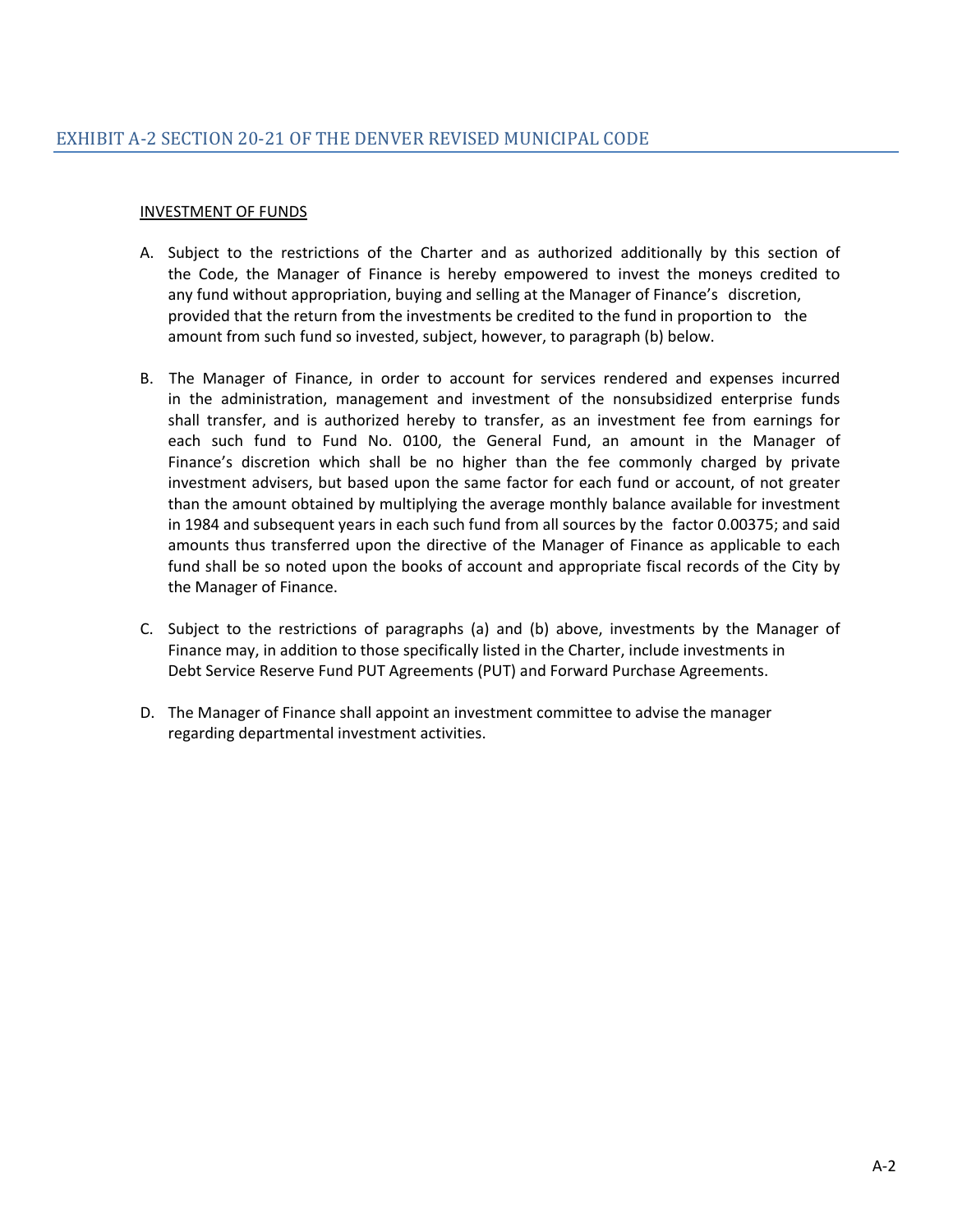# <span id="page-25-0"></span>EXHIBIT A-3: SUMMARY OF AUTHORIZED INVESTMENTS

The table below summarizes the authorized investments. The table is meant for summary purposes only. All investments are to be evaluated for inclusion into the investment portfolio using all elements contained in the investment policy pertaining to investments. In the event of a discrepancy the Manager of Finance with review the policy and make the determination of a security's eligibility and document their conclusion.

| <b>Security</b>                              | <b>Maximum %</b><br>of Portfolio | <b>Maximum</b><br><b>Maturity</b> | <b>Maximum per</b><br>Issuer as % of<br><b>Portfolio</b> |
|----------------------------------------------|----------------------------------|-----------------------------------|----------------------------------------------------------|
| <b>US Treasury Securities</b>                | 100%                             | 10 Years                          | n/a                                                      |
| <b>US Federal Agency Securities ***</b>      | 80%                              | 10 Years                          | 25%                                                      |
| <b>Supranational Obligations</b>             | 20%                              | 10 Years                          | 10%                                                      |
| <b>Municipals Obligations</b>                | 15%                              | 10 Years                          | 5%                                                       |
| <b>Corporate Debt Obligations*</b>           | 20%                              | 10 Years                          | 5%                                                       |
| <b>Asset-Backed Securities**</b>             | 15%                              | 10 Years                          | 5%                                                       |
| <b>Mortgage Pass-Through Securities**</b>    | 15%                              | 31 Years                          | 5%                                                       |
| <b>Collateralized Mortgage Obligations**</b> | 15%                              | 31 Years                          | 10%                                                      |
| <b>Bankers' Acceptances*</b>                 | 30%                              | 180 Days                          | 5%                                                       |
| <b>Commercial Paper*</b>                     | 30%                              | 270 Days                          | 5%                                                       |
| <b>Negotiable Certificates of Deposit*</b>   | 30%                              | 5 Years                           | 5%                                                       |
| <b>Certificates of Deposit*</b>              | 15%                              | 2 Years                           | 5%                                                       |
| <b>Repurchase Agreements</b>                 | 50%                              | 1 Year                            | 25%                                                      |
| <b>Securities Lending</b>                    | 30%                              | 1 Year                            | 30%                                                      |
| <b>Local Government Investment Pools</b>     | 25%                              | n/a                               | 10%                                                      |
| <b>Money Market Funds</b>                    | 25%                              | n/a                               | 10%                                                      |
| <b>Forward Purchase Agreements</b>           | 15%                              | n/a                               | 10%                                                      |
| <b>Debt Service Fund Put Agreements</b>      | 15%                              | n/a                               | 10%                                                      |

Combination of asset classes cannot exceed 50%

\*\* Combination of asset classes cannot exceed 20%

\*\*\* US Agency for International Development maximum per portfolio is 10%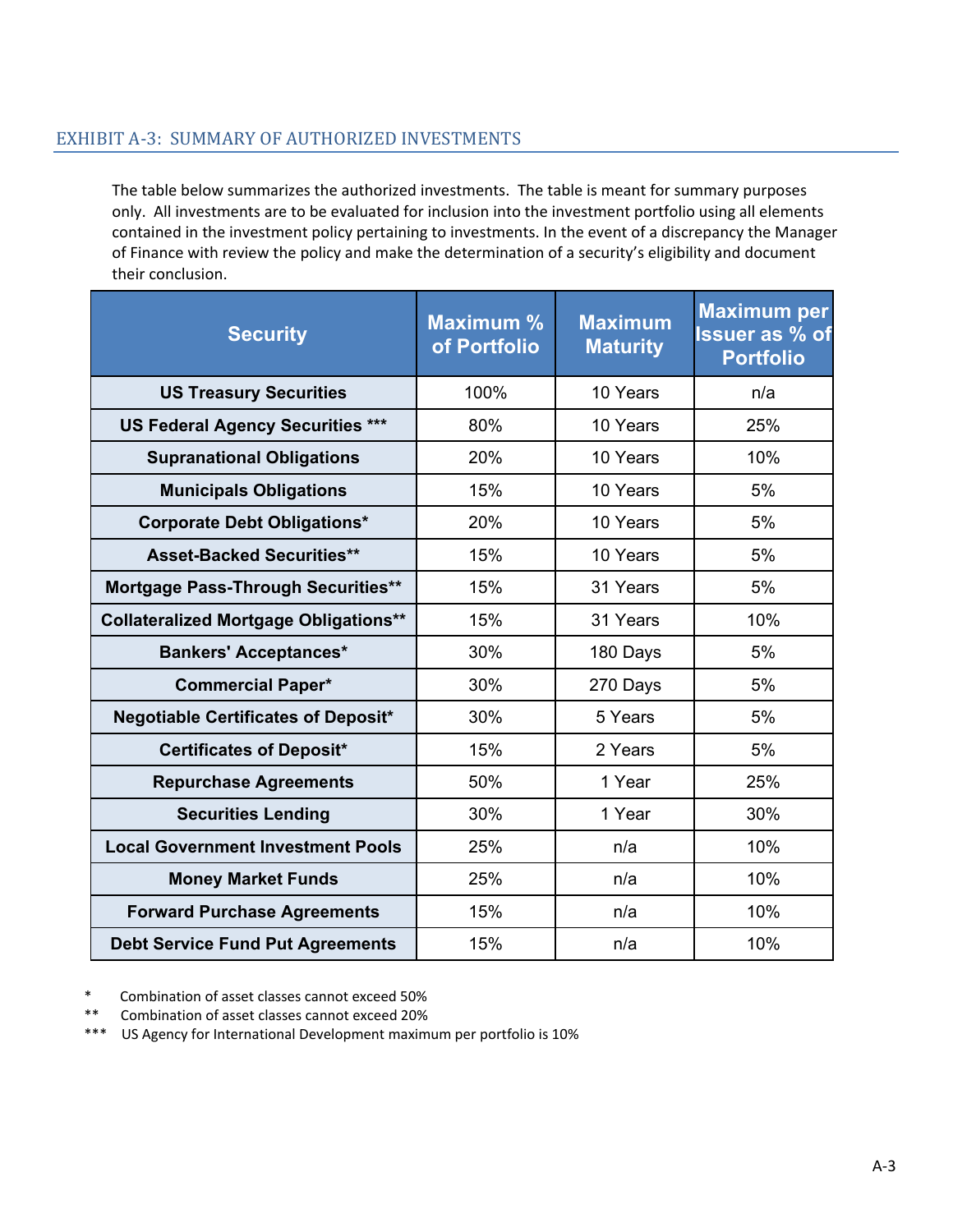#### Applicable sections of [CO Rev Stat § 24-36-113 \(2016\)](http://law.justia.com/citations.html)

(2) Such moneys may be invested, without limitation, in debt obligations of the United States treasury, any agency of the United States government, or United States government-sponsored corporations.

(2.5) The state treasurer may, in the state treasurer's discretion, invest such moneys in municipal bonds rated in one of the two highest rating categories by a nationally recognized rating organization.

(3) The state treasurer may, in the state treasurer's discretion, invest such moneys in repurchase agreements, in banker's acceptances or bank notes issued by banks rated at least investment grade by a nationally recognized rating organization, in commercial paper of prime quality as so classed by a nationally recognized rating organization, and in money market funds that are registered as an investment company under the federal "Investment Company Act of 1940", as amended.

(3.5) The state treasurer may, in the state treasurer's discretion, invest such moneys in corporate debt obligations rated at least investment grade by a nationally recognized rating organization.

(3.6) The state treasurer may, in the state treasurer's discretion, invest such moneys in asset-backed securities and covered bonds rated in one of the two highest rating categories by a nationally recognized rating organization.

(3.7) The state treasurer may, in the state treasurer's discretion, invest such moneys in securities that are issued or guaranteed by the world bank, the inter-American development bank, the Asian development bank, or the African development bank or for which the credit of the world bank, the inter-American development bank, the Asian development bank, or the African development bank is pledged for payment and that are rated in one of the two highest rating categories by a nationally recognized rating organization.

(3.8) The state treasurer may, in the state treasurer's discretion, invest such moneys in mortgage pass-through securities and collateralized mortgage obligations that are issued by any agency of the United States government or a United States government-sponsored corporation or that are rated in one of the two highest rating categories by a nationally recognized rating organization.

(3.9) The state treasurer may, in the state treasurer's discretion, invest such moneys in debt obligations backed by the full faith and credit of the state of Israel that are rated in one of the two highest rating categories by a nationally recognized rating organization.

(4) The state treasurer may make such arrangements for the custody, safekeeping, and registration of all investment securities as will enable the state treasurer to make prompt delivery thereof upon maturity or in the event of sale.

(5) The state treasurer may engage in reverse repurchase agreements and securities lending programs for any securities in the state treasurer's custody and may purchase loans if, in the state treasurer's discretion, the purchase of loans will yield a fair and equitable return to the state.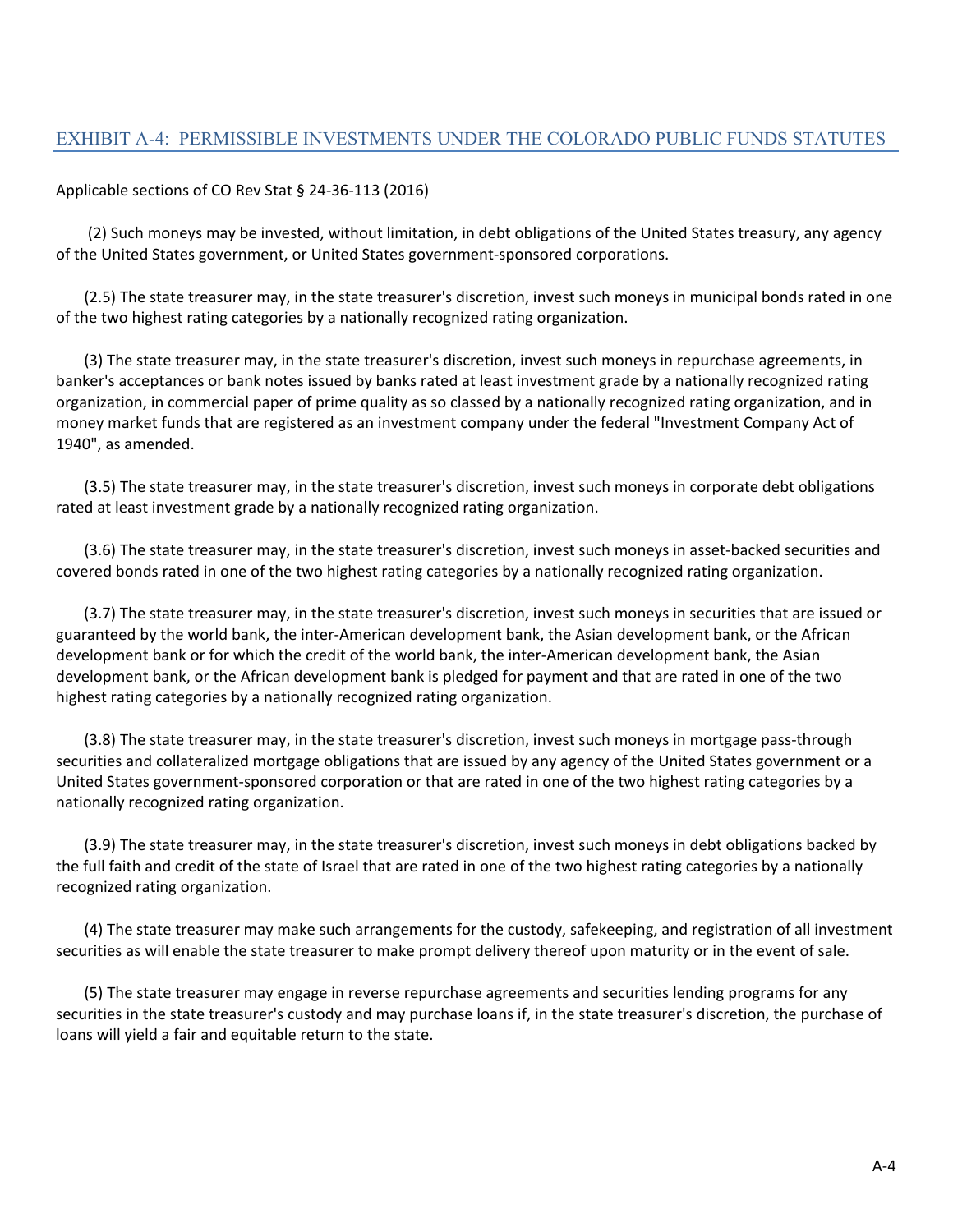<span id="page-27-0"></span>

| Name/Title                                                | <b>Signature</b> |
|-----------------------------------------------------------|------------------|
| Margaret Danuser<br>Deputy CFO                            |                  |
| Caroline C. Hendrickson<br>Director of Cash & Investments |                  |
| Gregory T. King<br>Portfolio Administrator                |                  |
| Mario Dominguez<br>Senior Investment Portfolio Analyst    |                  |
| Siye Desta<br>Associate Investment Portfolio Analyst      |                  |
| Alyssa Garrity<br>Cash Administrator                      |                  |

I hereby certify that the individuals listed above are authorized to invest funds for the City and County of Denver as specified in this Investment Policy:

Manager of Finance

Brendan J. Hanlon \_\_\_\_\_\_\_\_\_\_\_\_\_\_\_\_\_\_\_\_\_\_\_\_\_\_\_ Date \_\_\_\_\_\_\_\_\_\_\_\_\_\_\_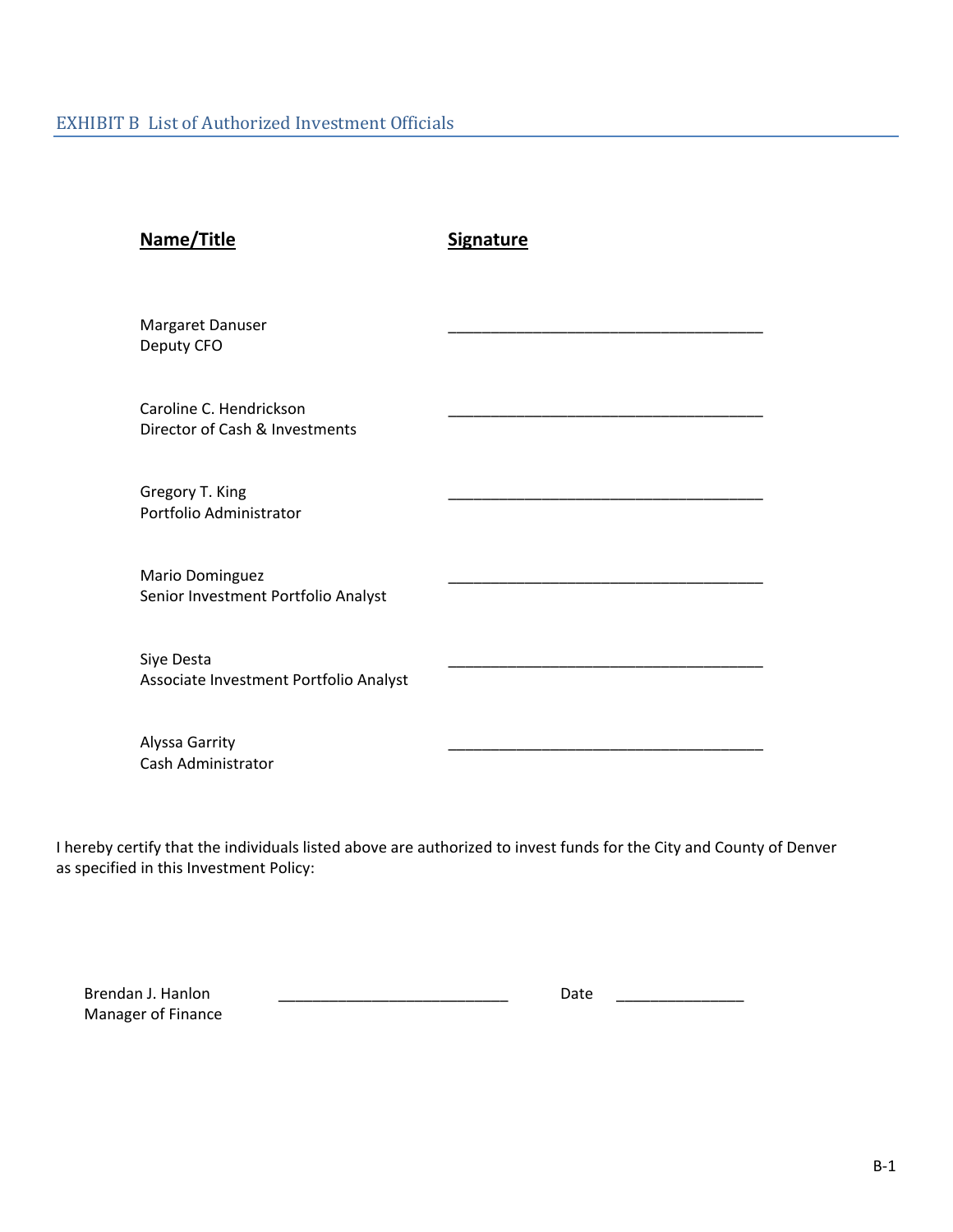<span id="page-28-0"></span>ASSET-BACKED SECURITIES: Securities supported by pools of installment loans, leases or by pools of revolving lines of credit.

BANKERS' ACCEPTANCE: A draft or bill of exchange created as a result of an international trade transaction accepted by a bank or trust company. The accepting institution guarantees payment of the bill, as well as the issuer. A Bankers' Acceptance is an irrevocable primary obligation of the accepting bank and a contingent obligation of the drawer and of any endorser whose names appear upon it.

BENCHMARK: A comparison security or portfolio. A performance benchmark is a partial market index, which reflects the mix of securities allowed under a specific investment policy.

BID: The price at which a buyer offers to buy a security.

BOOK VALUE: The price paid for a particular asset, adjusted for amortization of any premium or accretion of any discount over the term of the investment. The book value is the amount included on the balance sheet.

BROKER: A broker brings buyers and sellers together for a commission paid by the initiator of the transaction or by both sides. The broker does not own the security position. In the money market, brokers are active in markets in which banks buy and sell money and in interdealer markets.

CERTIFICATE OF DEPOSIT (CD): A time deposit with a specific maturity evidenced by a certificate issued by a bank.

COLLATERAL: Securities, evidence of deposit or other property which a borrower pledges to secure repayment of a loan. Also refers to securities pledged by a bank to secure deposits of public monies.

COLLATERALIZED MORTGAGE OBLIGATIONS (CMO): Classes of bonds that redistribute the cash flows of mortgage securities (and whole loans) to create securities that have different levels of prepayment risk, as compared to the underlying mortgage securities.

COMMERCIAL PAPER: A short-term, unsecured promissory note issued by corporations for a maturity specified by the purchaser, from 1 to 366 days and sold primarily on a discount basis. Issues are marketed either through dealers or directly by the issuer. Direct issuers and dealers will generally provide a bid to repurchase these securities on the secondary market.

CORPORATE MEDIUM TERM NOTES: Debt securities of corporations with maturities between 1 and 5 years.

COUPON: (a) The annual rate of interest that a bond's issuer promises to pay bondholders on the bond's par value. (b) A certificate attached to a bond evidencing interest due on a payment date.

CREDIT RISK: The risk that principal and/or interest on an investment will not be paid in a timely manner due to changes in the condition of the issuer.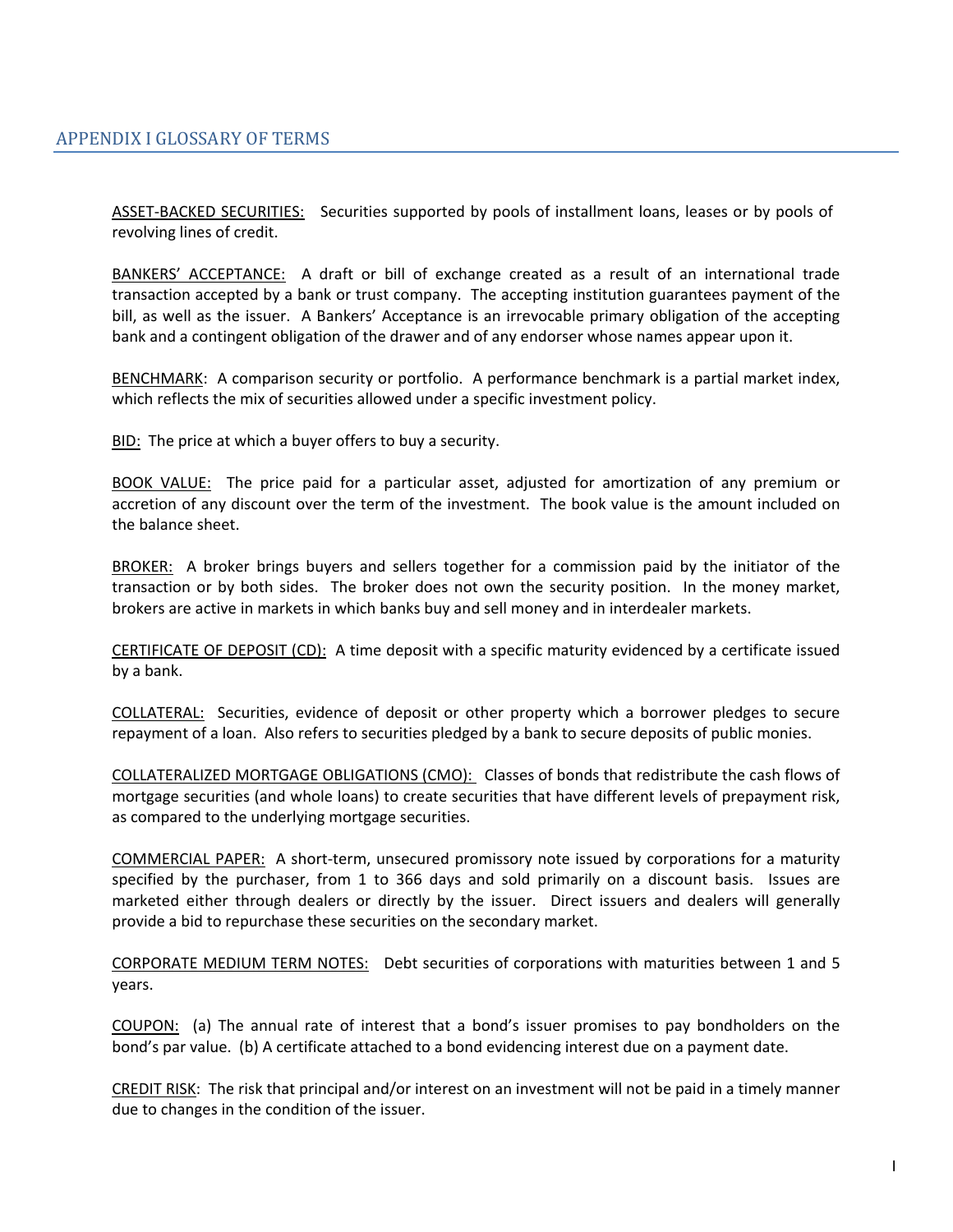CURRENT RETURN: Considers coupon income earned, trading gains and losses actually realized, expenses paid, and miscellaneous income received.

DEALER: A dealer, as opposed to a broker, acts as a principal in the transaction, buying and selling for their own account.

DEBT SERVICE RESERVE FUND PUT AGREEMENT: A Debt Service Reserve Fund Put Agreement is a contract written between the Issuer, the Issuer's trustee, and the Put Agreement provider (a highly rated financial institution or a primary dealer), whereby the Issuer purchases U.S. Government securities (the "Reserve Securities") with debt service reserve fund moneys and has the option to "Put" all or a portion of the reserve Securities to the Provider for the original price paid in the event of a deficiency to make the scheduled debt service payments. Puts allow for investment in high yielding long-term securities while retaining the ability to liquidate the investment without risk of principal loss in the event of a default on the Bonds. In the event the Reserve Securities are liquidated, most DSRF PUT Agreements allow for the fund to be replenished at the Original Price within a specified period of time. Should the Agreement terminate for reasons other than a deficiency, a fee may be assessed by the Provider which would represent a "market" penalty. The Agreement provides that the Issuer pay a semiannual fee to the Provider on the dates that the Reserve Securities pay interest.

DELIVERY VERSUS PAYMENT/RECEIPT: There are two methods of delivery of securities: delivery versus payment and delivery versus receipt (also called free). Delivery versus payment is delivery of securities with a simultaneous exchange of money for the securities. Delivery versus receipt is delivery of securities with an exchange of a signed receipt for the securities.

DISCOUNT: The difference between the cost price of a security and its value at maturity when quoted at lower than par value. A security selling below original offering price shortly after sale also is considered to be at a discount.

DERIVATIVE: Any security that has principal and/or interest payments which are subject to uncertainty (but not for reasons of default or credit risk) as to timing and/or amount, or any security which represents a component of another security which has been separated from other components ("Stripped" coupons and principal). A derivative is also defined as a financial instrument the value of which is totally or partially derived from the value of another instrument, interest rate or index.

DISCOUNT SECURITIES: Non-interest bearing money market instruments that are issued at a discount and redeemed at maturity for full par value, i.e., U.S. Treasury bills.

DIVERSIFICATION: Dividing investments among a variety of securities which offer independent returns.

DURATION: The measure of the price sensitivity of a fixed-income security to an interest rate change of 100 basis points. Calculation is based on the weighted average of the present values for all cash flows. Duration is measured in years.

ELIGIBLE PUBLIC DEPOSITORY: An association which has been designated an eligible public depository by the State of Colorado and is therefore qualified to hold deposits of the City and County of Denver.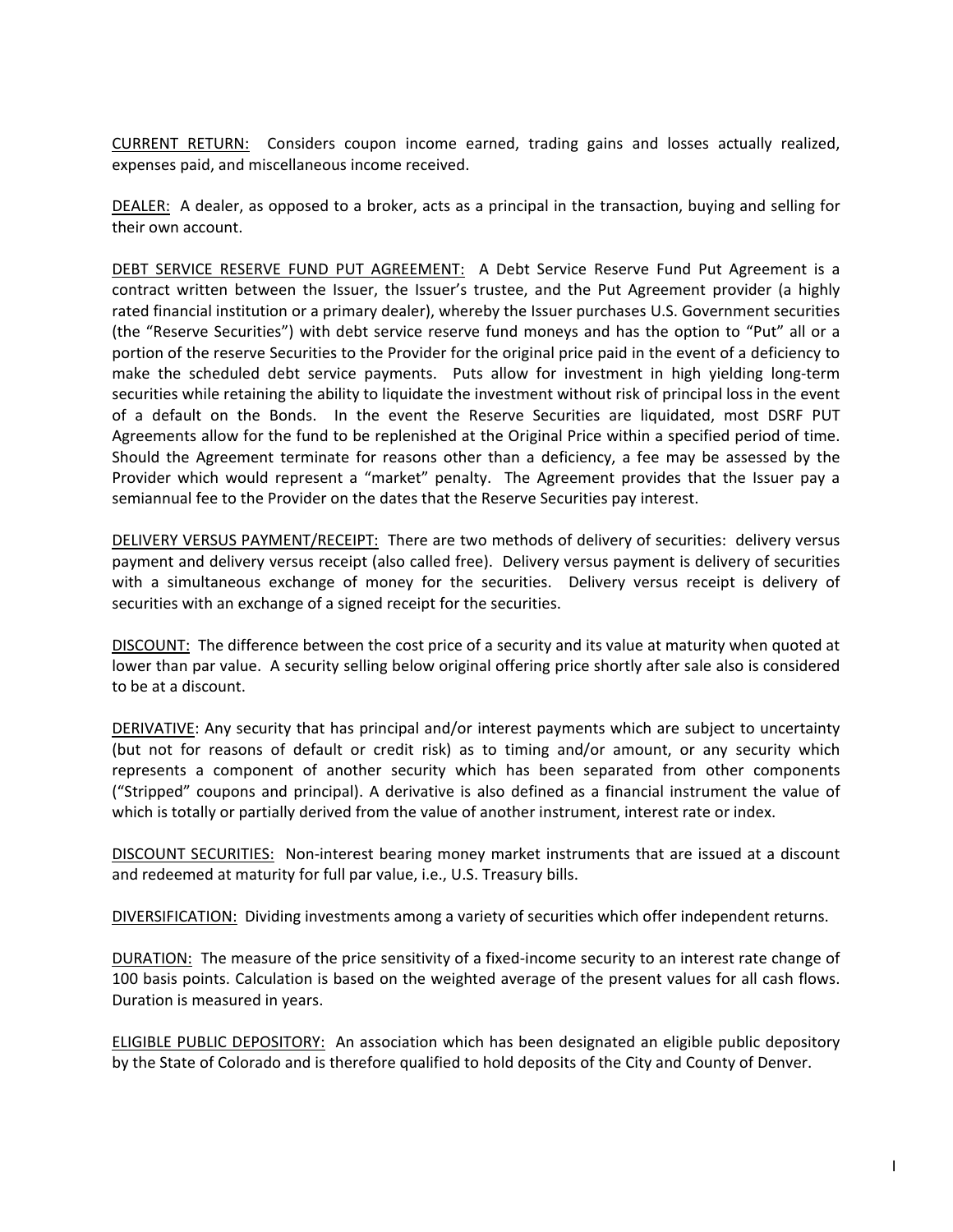EMPLOYEE: As used in this document, the term employee means a person directly supervised and compensated by the Department of Finance of the City and County of Denver. Individuals who advise or consult with the Department of Finance or who are employees of firms which advise or consult with the Department of Finance are not employees.

ENVIRONMENTAL, SOCIAL, AND GOVERNANCE (ESG): Environmental, social and governance (ESG) criteria are a set of standards for a company's operations that socially conscious investors use to screen potential investments. Environmental criteria consider how a company performs as a steward of nature. Social criteria examine how it manages relationships with employees, suppliers, customers, and the communities where it operates. Governance deals with a company's leadership, executive pay, audits, internal controls, and shareholder rights.

EXPORT-IMPORT BANK OF THE UNITED STATES - (Eximbank): U.S. Government Agency, founded in 1934, wholly owned by the U.S Treasury. The obligations issued directly by Export-Import Bank carry the full faith and credit guarantee of the United States. The purpose of the Eximbank is to aid in financing U.S. exports, which it fulfills by directly financing exports, and by guaranteeing export loans made by the private sector. Eximbank is empowered to borrow and lend; to guarantee and insure loans; and to purchase or guarantee negotiable instruments, evidences of indebtedness and other securities. Although Eximbank has the authority to issue debt, the agency has financed itself internally for the past several years. However, several special-purpose corporations securitize loans that are supported by guarantees from Eximbank. It is through this securitization process that Eximbank guaranteed loans reach the fixed income market. Eximbank fully supports the repayment of loans. As with any other fully supported transaction, there are structural and legal risks to be considered, particularly the risk of a single late payment to investors, which is attributable to the claim filing requirements of an Eximbank guarantee. No issues are currently outstanding.

FACE VALUE: The dollar value of a security. For bonds, it is the amount paid to the holder at maturity. Also known as "par value".

FARM CREDIT OBLIGATIONS: Securities of the Farm Credit system, which was established under the authority of an act of Congress. The system's obligations are not guaranteed by the U.S. Treasury. However, in 1985 a line of credit to the Treasury was authorized by Congress. There are various maturities ranging from a few days to thirty years.

FEDERAL AGENCY SECURITIES: A security issued by a federal agency or federally sponsored corporation. Most obligations of Government Sponsored Entities (GSEs) are not guaranteed by the full faith and credit of the US government. The market recognizes an implied guarantee that impacts the pricing. Examples are:

**FDIC:** The Federal Deposit Insurance Corporation provides insurance backed by the full faith and credit of the US government to certain bank deposits and debt obligations.

**FFCB:** The Federal Farm Credit Bank System provides credit and liquidity in the agricultural industry. FFCB issues discount notes and bonds.

**FHLB:** The Federal Home Loan Bank provides credit and liquidity in the housing market. FHLB issues discount notes and bonds.

**FHLMC:** Like FHLB, the Federal Home Loan Mortgage Corporation provides credit and liquidity in the housing market. FHLMC also called "FreddieMac" issues discount notes, bonds and mortgage pass-through securities.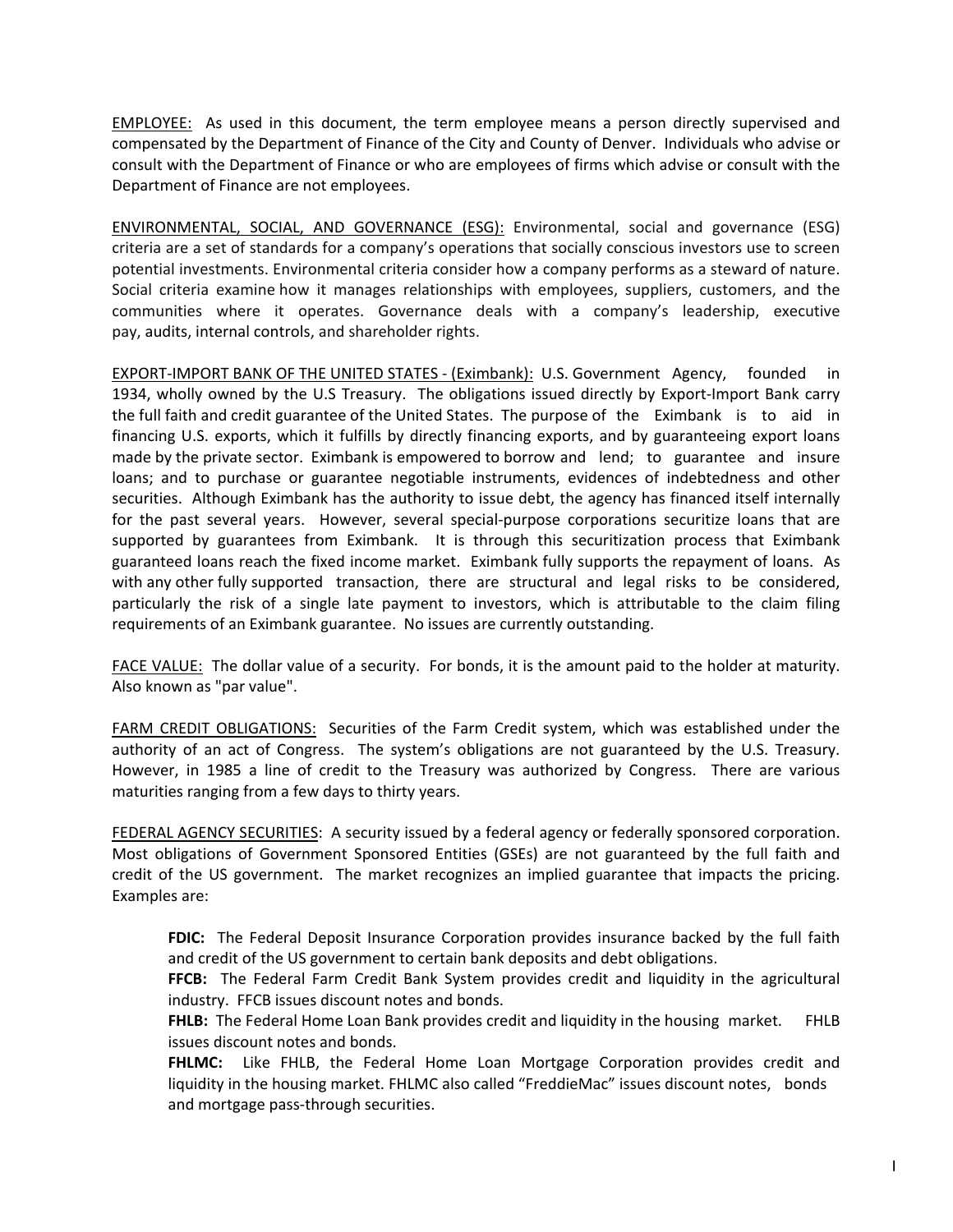**FNMA:** Like FHLB and FreddieMac, the Federal National Mortgage Association was established to provide credit and liquidity in the housing market. FNMA, also known as "FannieMae," issues discount notes, bonds and mortgage pass-through securities.

**GNMA:** The Government National Mortgage Association, known as "GinnieMae," issues mortgage pass-through securities, which are guaranteed by the full faith and credit of the US Government.

**PEFCO:** The Private Export Funding Corporation assists exporters. Obligations of PEFCO are not guaranteed by the full faith and credit of the US government.

**TVA:** The Tennessee Valley Authority provides flood control and power and promotes development in portions of the Tennessee, Ohio and Mississippi River valleys. TVA currently issues discount notes and bonds.

FEDERAL FUNDS RATE: The interest rate at which a depository institution lends immediately available funds (balances at the Federal Reserve) to another depository institution overnight.

FEDERAL FINANCING BANK (FFB): The FFB was established by the Federal Financing Bank Act of 1973 to consolidate and reduce the government's cost of financing a variety of federal agencies or other borrowers whose obligations are guaranteed by the U.S. Government. FFB obligations are general obligations of the U.S. Government, identical in this respect to Treasury obligations. The FFB has no issues outstanding. To date, the Bank has chosen to finance its operations directly through the Treasury. The FFB does have the authority to issue debt in the future.

FEDERAL HOME LOAN BANKS (FHLB): Institutions of the FHLB system as established by Congress that regulate and lend to savings and loan associations. The Federal Home Loan Banks play a role analogous to that played by the Federal Reserve Banks to member commercial banks. The obligations of the System are not guaranteed by the U.S. Treasury. The banks operate under federal charter and are supervised by the Federal Home Loan Bank Board, as an independent federal agency. At all times, the District Banks must maintain collateral in an amount equal to the quantity of issued outstanding debt. There are various maturities ranging from a few days to thirty years.

FEDERAL HOME LOAN MORTGAGE CORPORATION (FHLMC): The Federal Home Loan Mortgage Corporation was created by Congress in 1970 to encourage the availability of mortgage credit for residential housing by maintaining an active secondary market in conventional mortgages. As the result of the subprime mortgage crisis, in 2008 the Federal Housing Finance Authority was appointed conservator of FHLMC which was reconstituted to and continues to operate. To some extent, the FHLMC (Freddie Mac) duplicates the activities of Fannie Mae. However, as a special feature, it can only purchase mortgages from financial institutions that have their deposits insured by agencies of the federal government. This requirement that it deal only with regulated institutions permits the FHLMC to reduce documentation requirements on mortgage purchases and therefore operate at lower cost. The Corporation's obligations are not guaranteed by the U.S. Treasury. However, they are obligations of the FHLB system since the FHLMC is owned by the FHLB system. There are various maturities ranging from a few days to thirty years.

FEDERAL NATIONAL MORTGAGE ASSOCIATION (Fannie Mae, formerly FNMA): Fannie Mae is the nation's largest supplier of funds for home mortgages. The corporation was originally created in 1938 and wholly owned by the U.S. government. Subsequently, it evolved into a private stockholder-owned corporation in 1970. As a result of the subprime crisis, in 2008 the Federal Housing Finance Authority was appointed conservator and reconstituted FNMA to Fannie Mae. The corporation provides a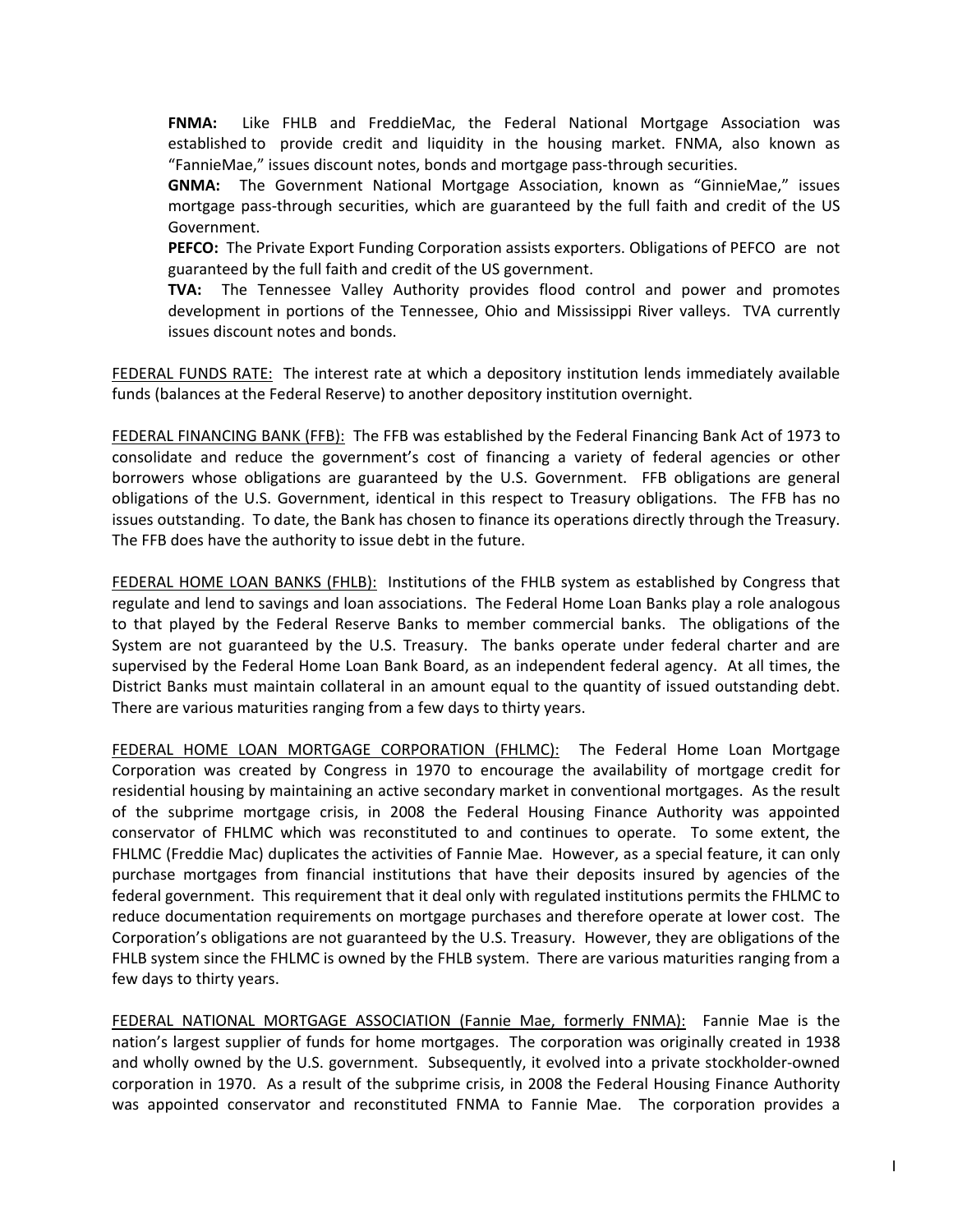secondary market for mortgages of primary lending institutions, similar to the FHLMC except that Fannie Mae can purchase mortgages from mortgage banks in addition to federally insured financial institutions. Additionally, Fannie Mae finances a large percentage of the mortgage portfolio it purchases and generates income from this portfolio in the manner of a bank. The corporation's obligations are not guaranteed by the U.S. Treasury. There are various maturities ranging from a few days to thirty years. Fannie Mae's securities are also highly liquid and are widely accepted

FEDERAL RESERVE SYSTEM: The central bank of the United States created by Congress and consisting of a seven-member Board of Governors in Washington, D.C. and 12 Regional Banks.

FIXED INCOME SECURITY: An investment that provides a return in the form of fixed periodic payments and eventual return of principal at maturity. The payments of a fixed-income security are known in advance.

FORWARD PURCHASE AGREEMENTS (FPA): A Forward Purchase Agreement, in general, represents a forward sale investment vehicle for moneys deposited during the term of the FPA. FPAs have a variety of applications, and may be used for a variety of funds such as:

- Investment of money during lag periods in open market refunding escrows.
- Funding of an entire refunding escrow.
- Investment of debt service reserve funds (rolling T-Bill FPA).

The two principal advantages of FPA's are 1) they are always funded and secured by the delivery of U.S. Government securities on a delivery versus payment basis, thus eliminating counterparty risk, and 2) the use of the FPA allows the Issuer an enhanced rate of return over short-term investment alternatives because they are priced by the investment provider like a longer-term investment as a result of the provider's ability to hedge the investment in the futures market for the life of the contract.

FUND: Independent fiscal and accounting entity with a self-balancing set of accounts recording cash and other financial resources, together with all related liabilities and residual equities or balances, and changes therein, which are segregated for the purpose of carrying on specific activities or attaining certain objectives in accordance with special regulations, restrictions or limitations.

INDEX: In the case of financial markets, an index is essentially an imaginary portfolio of securities representing a particular market or a portion of it. The plural of index can be either "indexes" or "indices".

LOCAL GOVERNMENT INVESTMENT POOL (LGIP): A voluntary investment fund open to government entities and certain non-profit organizations in Colorado.

LIQUIDITY: A liquid asset is one that can be converted easily and rapidly into cash without a substantial loss of value.

LONG-TERM: For investing, a security that matures in one year or longer.

MARKET RISK: The risk that the value of securities will fluctuate with changes in overall market conditions or interest rates.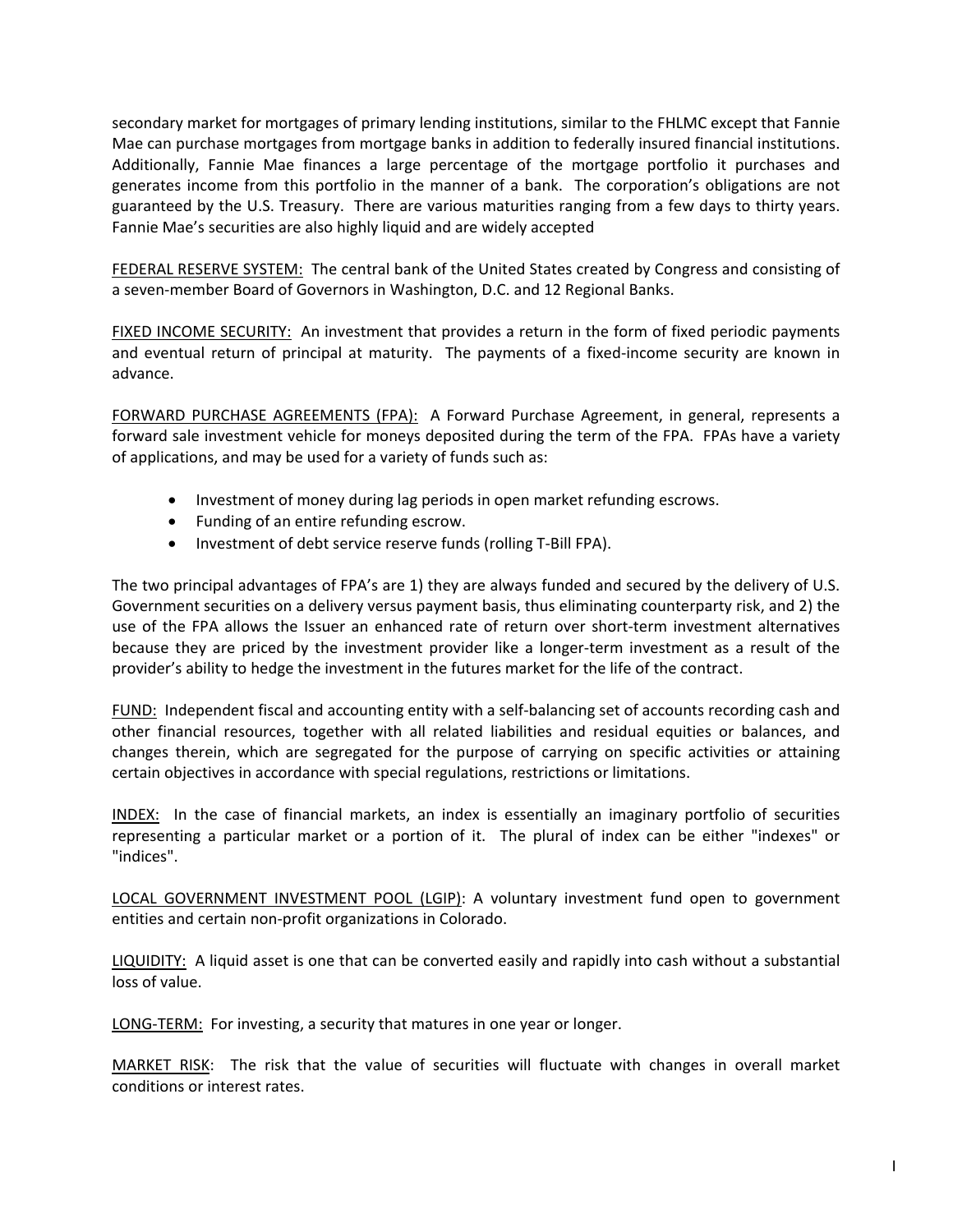MARKET VALUE: The price at which a security is trading and could presumably be purchased or sold.

MATURITY: The date upon which the principal or stated value of an investment becomes due and payable.

MODERN PORTFOLIO THEORY: A theory on how risk-averse investors can construct portfolios to optimize or maximize expected return based on a given level of market risk. There are four basic steps involved in portfolio construction: security valuation, asset allocation, portfolio optimization, performance measurements.

MONEY MARKET: The market in which short-term debt instruments (bills, commercial paper, bankers' acceptances, etc.) are issued and traded.

MONEY MARKET FUNDS (MMF): MMF is a type of mutual fund with no fixed maturity date that is required by law to invest in low-risk securities. MMF are neither federally insured nor guaranteed by the U.S. Treasury. These funds seek to preserve principal and maintain a constant value of \$1.00 per share. While investor losses are rare, it is possible for a MMF's net asset value to fall below \$1.00. MMF earns dividends that generally reflect short-term interest rates, and the amount of the dividend may be added to the share value.

MONEY MARKET INSTRUMENTS: Forms of debt that mature in less than one year and are very liquid.

MORTGAGE PASS-THROUGH SECURITES: A securitized participation in the interest and principal cash flows from a specified pool of mortgages. Principal and interest payments made on the mortgages are passed through to the holder of the security.

MUNICIPAL SECURITY: A debt security issued by a state, municipality, county or other government entity, in order to finance its capital expenditures or for other specified purposes. Municipal bonds are exempt from federal taxes and from most state and local taxes, especially if you live in the state the bonds are issued.

MUTUAL FUND: An investment that gives investors access to a well-diversified portfolio of equities, bonds or other securities. Each shareholder participates in the gain or loss of the fund. (See Money Market Fund)

NATIONALLY RECOGNIZED STATISTICAL RATINGS ORGANIZATION (NRSRO): A credit rating agency that the Securities and Exchange Commission in the United States uses for regulatory purposes. Credit rating agencies provide assessments of an investment's risk. The issuers of investments, especially debt securities, pay credit rating agencies to provide them with ratings. The three most prominent NRSROs are Fitch, S&P, and Moody's .

NET ASSET VALUE (NAV): The value of a fund's assets. For a mutual fund, the NAV per share usually represents the fund's market price. (See Money Market Fund)

PAR VALUE: The face value of a security.

PUBLIC DEPOSIT PROTECTION ACT CRS 11-10.5:101-112 (PDPA): It requires banks that hold public funds be designated as a public depository pursuant to the provisions of CRS 11-10.5-101-112 a part of which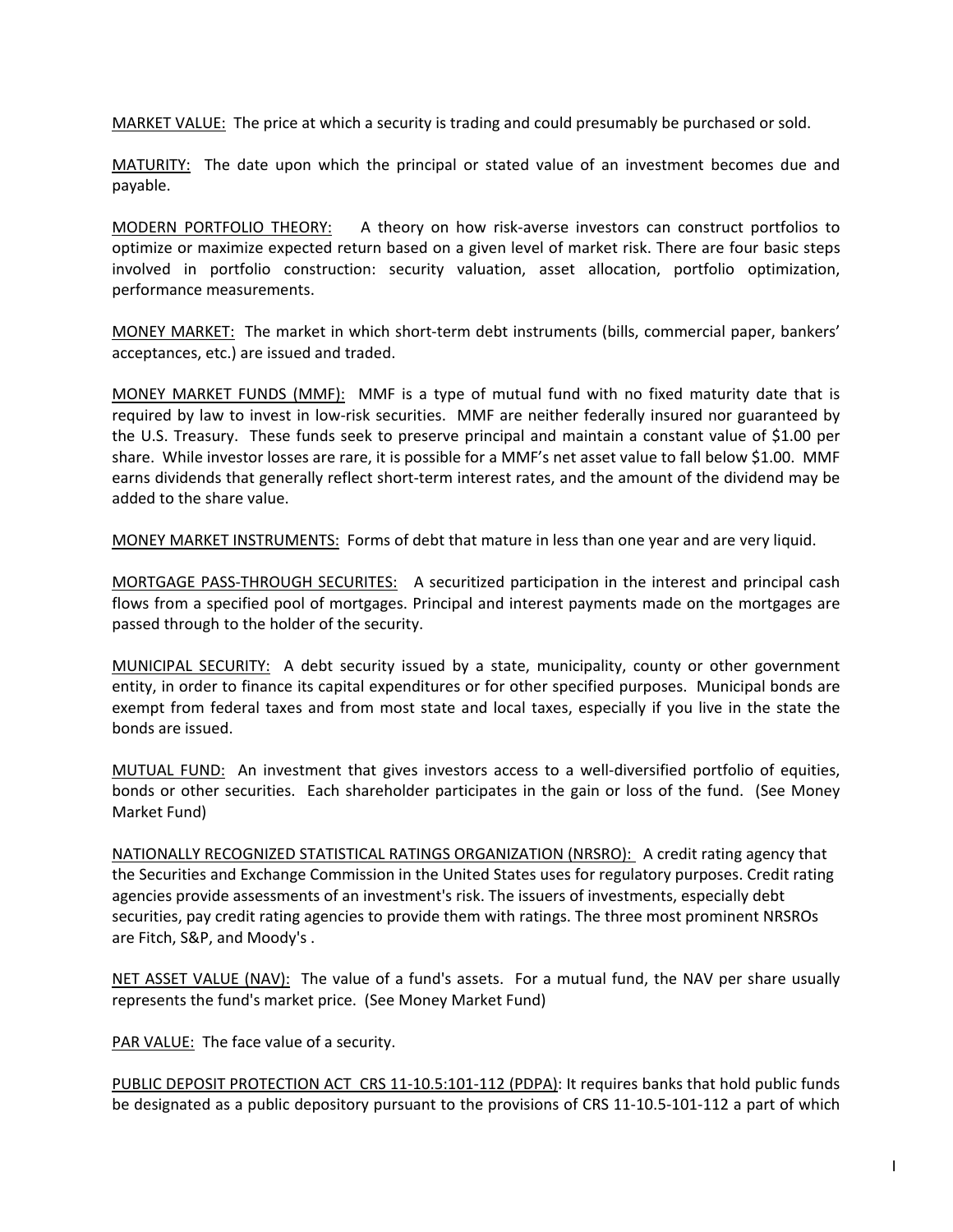is to pledge collateral having a market value in excess of 102% of the aggregate uninsured public deposits. The purpose of the Public Deposit Protection Act (PDPA) is to ensure that public funds held on deposit in banks are protected in the event that the bank holding the public deposits becomes insolvent. Not all public funds held by banks are protected under the PDPA. The PDPA protects only public funds place in bank deposit accounts, which include checking, savings, bank money-market, and certificate of deposit (CD) accounts. A list of Eligible Public Depositories can be accessed via the automated Institution Search Information System at the Department of Regulatory Agencies Division of Banking (DORA).

PORTFOLIO: All securities held in the various investment pools of the City and County of Denver which are under the control of the Manager of Finance and governed by this Investment Policy.

PREMIUM: The difference between the higher price paid for a fixed-income security and the security's par amount at issue.

PRIMARY DEALER: A group of government securities dealers that submit daily reports of market activity and positions and monthly financial statements to the Federal Reserve Bank of New York and are subject to its oversight.

PRIME: Prime bankers acceptances and prime commercial paper shall be those securities having a minimum short-term rating of A-1, P1, and/or F-1.

PROJECTED CASH FLOWS: Estimates expected cash inflows and outflows for a period of time.

PRUDENT INVESTOR: The investment standard requiring trustees and portfolio managers to make financial decisions in the manner of a prudent investor, e.g., with intelligence and discretion. The prudent investor standard requires care in the selection of investments but does not limit investment alternatives.

PUT OPTION: A contract giving the owner the right (but not the obligation, the option) to sell a specified amount of an underlying asset at a set price within a specified time. The buyer of a put option estimates that the underlying asset will drop below the exercise price before the expiration date. (See Debt Service Reserve Fund Put Agreement)

REPURCHASE AGREEMENT: A financial contract through which a holder of securities sells securities to an investor with an agreement to repurchase them at original cost plus interest on a future date. The repurchase agreement "buyer" in effect "lends" the "seller" money for the period of the agreement, and the terms of the agreement are structured to compensate him for this "loan". Repurchase agreements are illiquid, not negotiable, and there is no secondary market. In an emergency, a term repurchase agreement seller may be willing to break an agreement, but is not required to do so. Repurchase agreements are subject to counter party risk which is risk that a seller will be unable to repurchase a security.

SECONDARY MARKET: A market which purchases and sells outstanding securities issues following their initial distribution.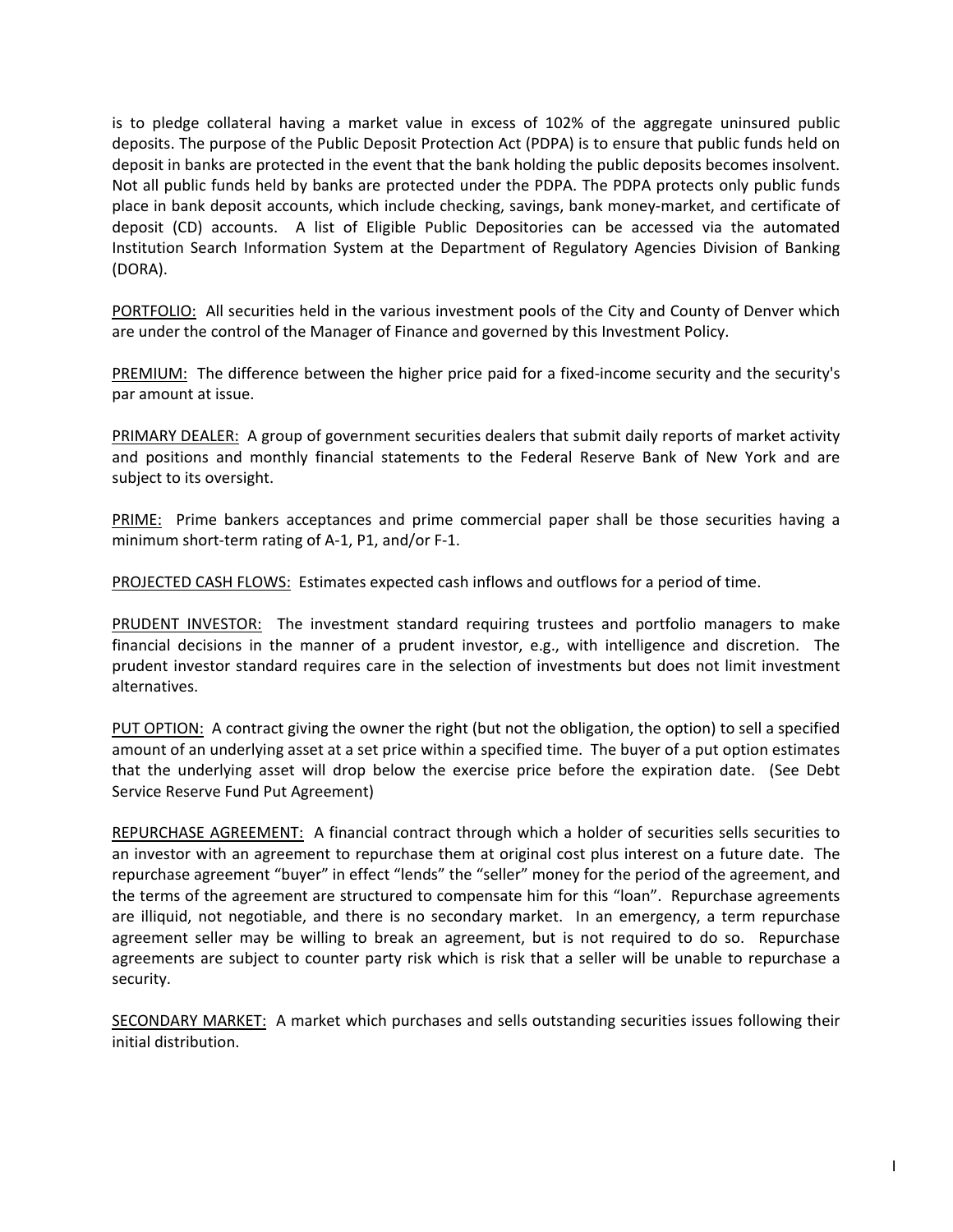SECURITY: An instrument representing ownership (stocks/equities), a debt agreement (bonds), or the rights to ownership (derivatives). It is assigned a value and traded. Examples of a security include a note, stock, bond, option, or virtually any other financial asset.

SECURITY LENDING: The collateralized lending of securities to a qualified dealer, with a negotiated fee paid to the lender.

SHORT TERM: As an investment, short term is a security that matures in one year or less. In accounting, a short-term asset is expected to be converted into cash in the next year, or a short-term liability is coming due in the next year.

SUPRANATIONAL: A supranational entity is formed by two or more central governments to promote economic development for the member countries. Supranational Institutions finance their activities by issuing bond debt and are usually considered part of the sub-sovereign debt market. Examples of supranational institutions are the World Bank, Asian Development Bank and Inter-American Development Bank.

TENNESSEE VALLEY AUTHORITY (TVA): TVA was established by an act of Congress in 1933 to develop the resources of the Tennessee Valley region in order to strengthen the regional and national economy and the national defense. Bonds issued by the TVA are not guaranteed by the United States. The bonds are secured by net power proceeds. Such secured debt of TVA is rated AAA/Aaa by Standard & Poor's and Moody's, respectively. There are maturities extending as long as 50 years.

TREASURY BILLS: Non-interest bearing discount security issued by the U.S. Treasury to finance the national debt. Most Treasury bills are issued to mature in three months, six months or one year.

TREASURY BOND: Long-term U.S. Treasury securities having initial maturities of more than ten years.

TREASURY NOTES: Intermediate term coupon bearing U.S. Treasury securities having initial maturities of from one to ten years.

TREASURY STRIPS: This instrument is composed of coupons stripped from bonds, so that an investor would take delivery of a single coupon or the corpus (principal) of a bond, and pay for it at its present value. Since January 1985, all Treasury note and bond issues with maturities of at least ten years have been transferable in their component pieces by the Federal Reserve wire system, thereby creating a generic, book-entry Treasury zero coupon. The price volatility of Strips is greater than Treasury coupon securities with comparable maturities.

TOTAL RATE OF RETURN**:** A measure of a portfolio's performance over time. It is the internal rate of return, which equates the beginning value of the portfolio with the ending value; it includes interest earnings, realized and unrealized gains, and losses in the portfolio.

UNITED STATES AGENCY FOR INTERNATIONAL DEVELOPMENT (USAIDs): Guaranteed Notes of the USAID are underwritten pursuant to the Foreign Assistance Act of 1961 in order to carry out economic assistance programs to developing countries. Pursuant to this Act, the USAID is authorized to guarantee up to \$10 billion in principal amount of loans to the State of Israel. These Guaranteed notes (including current coupon and zero coupon notes) are backed by the full faith and credit guarantee of the United States of America, acting through USAID, and also constitute full faith and credit obligations of the State